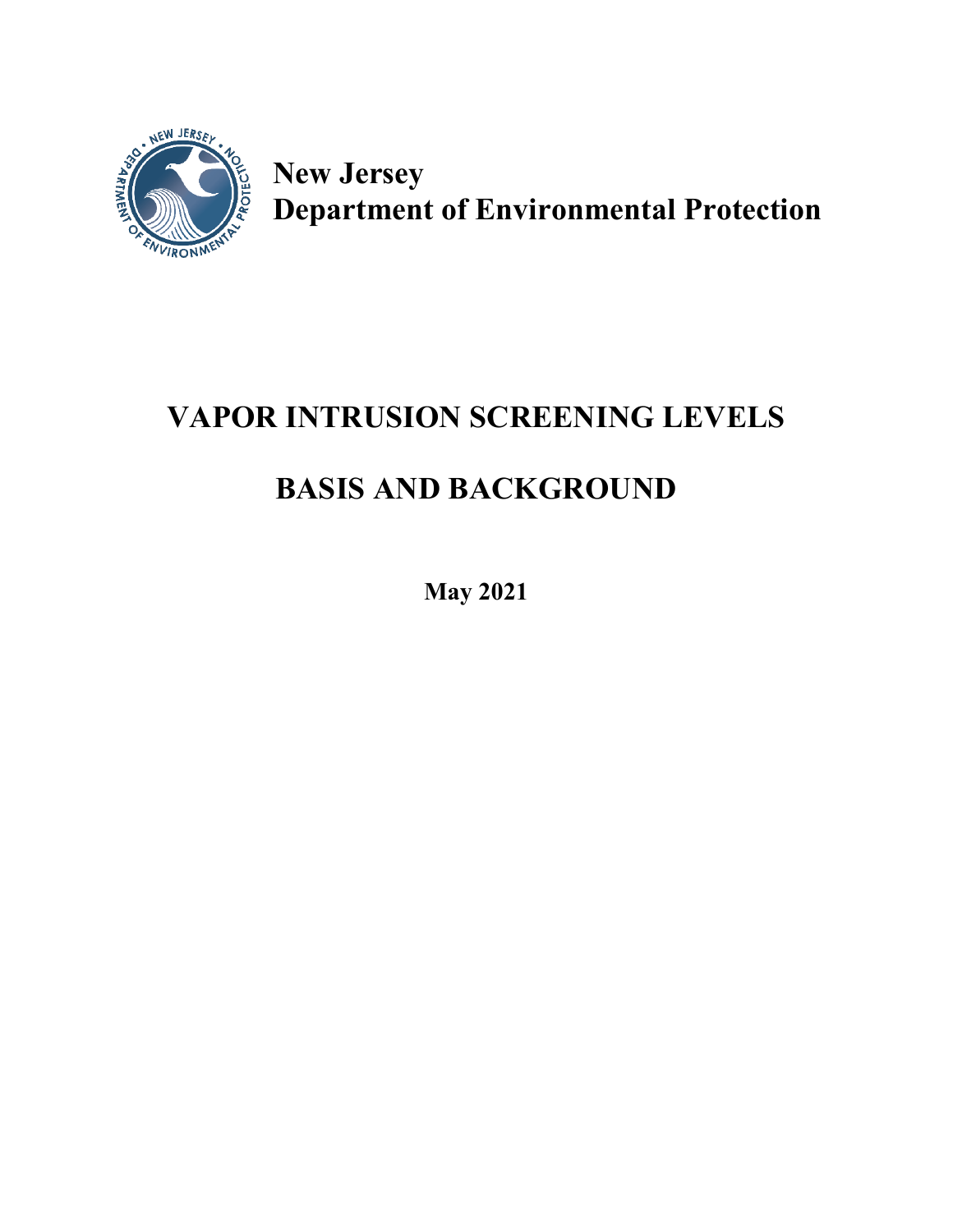# **Table of Contents**

| 1. |        |  |  |  |  |  |  |  |
|----|--------|--|--|--|--|--|--|--|
| 2. |        |  |  |  |  |  |  |  |
|    | 2.1.   |  |  |  |  |  |  |  |
|    | 2.1.1. |  |  |  |  |  |  |  |
|    | 2.1.2. |  |  |  |  |  |  |  |
|    | 2.1.3. |  |  |  |  |  |  |  |
|    | 2.1.4. |  |  |  |  |  |  |  |
|    | 2.1.5. |  |  |  |  |  |  |  |
|    | 2.1.6. |  |  |  |  |  |  |  |
|    | 2.1.7. |  |  |  |  |  |  |  |
|    | 2.2.   |  |  |  |  |  |  |  |
| 3. |        |  |  |  |  |  |  |  |
|    | 3.1.   |  |  |  |  |  |  |  |
| 4. |        |  |  |  |  |  |  |  |
| 5. |        |  |  |  |  |  |  |  |
| 6. |        |  |  |  |  |  |  |  |
|    |        |  |  |  |  |  |  |  |

# **Appendices**

| Appendix A Tables |                                                            |  |
|-------------------|------------------------------------------------------------|--|
|                   | Table A-1 Derivation of the NJDEP Vapor Intrusion Ground   |  |
|                   |                                                            |  |
|                   |                                                            |  |
|                   | Table A-4 Derivation of the NJDEP Vapor Intrusion Soil Gas |  |
|                   |                                                            |  |
| Appendix B        |                                                            |  |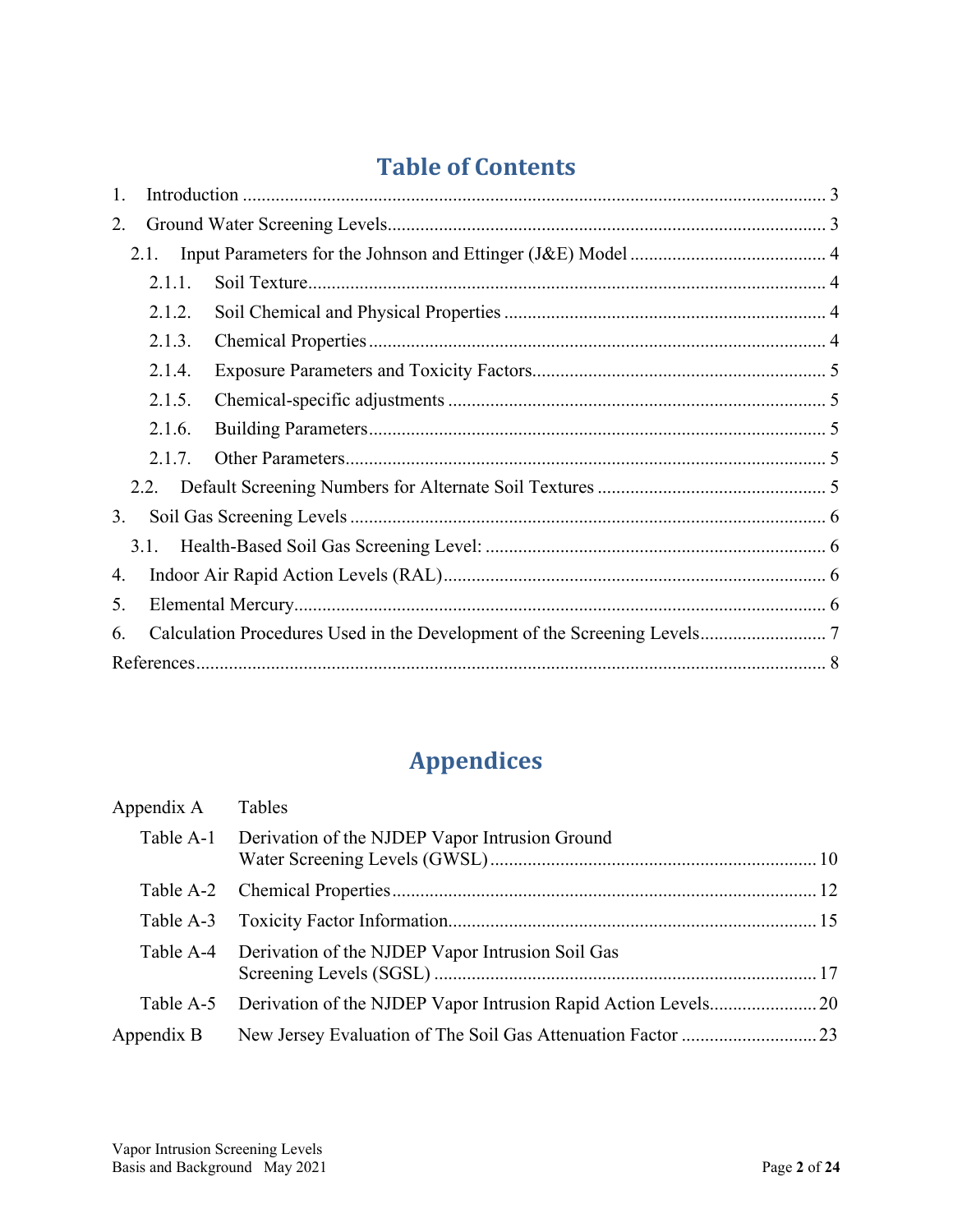#### <span id="page-2-0"></span>**1. Introduction**

The Department has updated the March 2013 Vapor Intrusion Screening Levels (VISL) based on promulgation of the Department's Indoor Air Remediation Standards for the vapor intrusion (VI) exposure pathway at N.J.A.C. 7:26D. The updated VISL were developed consistent with the risk-based information (e.g., toxicity factors, exposure parameters) utilized in the develop of the Indoor Air Remediation Standards that may be accessed at [https://www.nj.gov/dep/srp/guidance/rs/index.html.](https://www.nj.gov/dep/srp/guidance/rs/index.html)

The VISL include Ground Water Screening Levels (GWSL), Soil Gas Screening Levels (SGSL) and Indoor Air Rapid Action Levels (RAL) are used in the evaluation of a site for the VI exposure pathway as outlined in the Department's *Vapor Intrusion Technical Guidance (VIT)*, Version 5.0 [\(https://www.nj.gov/dep/srp/guidance/vaporintrusion/index.html\)](https://www.nj.gov/dep/srp/guidance/vaporintrusion/index.html). The screening levels presented in Tables 1 through 3 of the *Vapor Intrusion Screening Levels and Indoor Air Remediation Standards Tables* [\(https://www.nj.gov/dep/srp/guidance/vaporintrusion/index.html\)](https://www.nj.gov/dep/srp/guidance/vaporintrusion/index.html) have been developed for the Indoor Air Remediation Standards list of contaminants. Table 1 includes the GWSL and SGSL, in addition to the associated Indoor Air Remediation Standards. Table 2 presents the indoor air RAL. Table 3 includes GWSL based on the determination of alternate soil textures at a site.

The procedures used in the development of the Department's VISL are outlined below. Tables A-1 through A-5, located at the end of this document, present the information included in the generation of the VISL. Application of the VISL and the development of alternative values are discussed in Appendix G of the Department's *VIT* guidance document [\(https://www.nj.gov/dep/srp/guidance/vaporintrusion/index.html\)](https://www.nj.gov/dep/srp/guidance/vaporintrusion/index.html). Contacts for technical questions on the VISL can be found at [https://www.nj.gov/dep/srp/guidance/vaporintrusion/vicontacts.htm.](https://www.nj.gov/dep/srp/guidance/vaporintrusion/vicontacts.htm)

#### <span id="page-2-1"></span>**2. Ground Water Screening Levels**

The Johnson and Ettinger (J&E) model was used to calculate GWSL for VI (Johnson and Ettinger 1991; USEPA 2002). The United States Environmental Protection Agency (USEPA) has released a series of spreadsheets that incorporate the model and calculate GWSL (USEPA 2004). New Jersey versions of the USEPA 2004 Version 3.1 spreadsheets have been prepared and released by the Department containing updated toxicity factors, chemical properties, and an appropriate ground water temperature. A recently released update to the USEPA version of the spreadsheet (Version 6.0, 2017) is not yet being used by the Department because some errors were identified in the functioning of the spreadsheet, and the value for one key default building parameter was changed without documentation that justified the new value. Communication with the USEPA indicated that the spreadsheet is still under development and not yet suitable for use. However, the updated chemical database in this spreadsheet was useful for obtaining values for the critical temperature and ethalpy of vaporization for certain contaminants (see Table A-2).

In accordance with Departmental policy, when calculated health-based screening values were below the current New Jersey Ground Water Remediation Standards (GWRS), the screening levels were set at the higher GWRS instead of the calculated values. Table A-1 presents the calculated health-based screening values and the applicable GWRS. Table 1 of the *Vapor Intrusion Screening Levels and Indoor Air Remediation Standards Tables*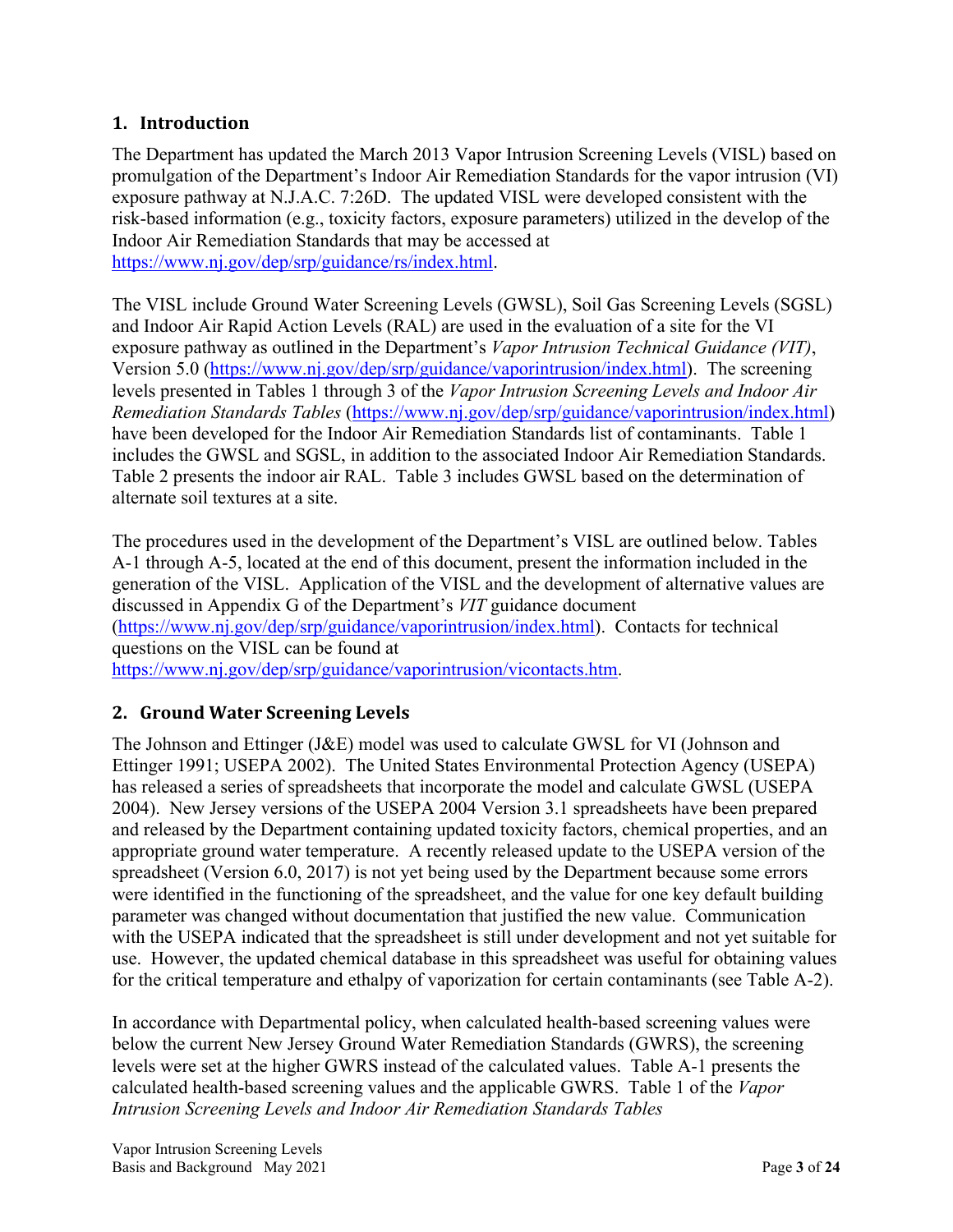[\(https://www.nj.gov/dep/srp/guidance/vaporintrusion/index.html\)](https://www.nj.gov/dep/srp/guidance/vaporintrusion/index.html) reflects the GWSL after consideration of the calculated values and the GWRS.

### <span id="page-3-0"></span>**2.1. Input Parameters for the Johnson and Ettinger (J&E) Model**

#### <span id="page-3-1"></span>**2.1.1. Soil Texture**

Sandy soil is common in much of the southern half of New Jersey (Tedrow 1986). Therefore, this soil texture is appropriate for estimating GWSL for the VI pathway, since heavier soil types (sandy loam, loam, etc.) provide more resistance to contaminant diffusion through the soil column. Additionally, the USEPA generic ground water screening levels in their *Draft*  Subsurface Vapor Intrusion Guidance (USEPA 2002) use an attenuation factor of 1 x 10<sup>-3</sup>, which corresponds to the approximate attenuation factor calculated using the J&E model with sand soil. Therefore, this soil texture was selected for development of the GWSL, and was used in all locations in the spreadsheet where a soil texture was required (soil texture just above water table, soil texture in vadose zone for estimation of soil physicochemical properties, and soil texture to estimate soil permeability).

### <span id="page-3-2"></span>**2.1.2. Soil Chemical and Physical Properties**

These parameters are pre-set in the spreadsheet according to the soil texture. Since sand was used for the calculations, the following values were incorporated: vadose zone dry soil bulk density, 1.66 gm/cm<sup>3</sup>; vadose zone soil total porosity, 0.375; vadose zone soil water-filled porosity, 0.054; vadose zone soil effective permeability, 9.98E-08 cm<sup>2</sup>. The soil organic carbon fraction is fixed at 0.002 in the GW-SCREEN spreadsheet, but does not affect results when the source of the contamination is the ground water.

### <span id="page-3-3"></span>**2.1.3. Chemical Properties**

Chemical properties in the spreadsheet were updated to those listed in the USEPA Regional Screening Levels (RSL) Tables [\(https://www.epa.gov/risk/regional-screening-levels-rsls\)](https://www.epa.gov/risk/regional-screening-levels-rsls). The USEPA data sources have become a de facto national reference source for regulatory chemical properties and toxicity factors. Values were drawn from the May 2018 listing of chemical properties (see Table A-2). The chemical properties used in the J&E spreadsheet are the organic carbon partition coefficient, the diffusivity in air, the diffusivity in water, the water solubility, the Henry's law constant, the boiling point, the critical temperature, and the enthalpy of vaporization at the normal boiling point. Boiling point, critical temperature, and enthalpy of vaporization are not listed in the above tables. Boiling points were determined using USEPA's EPI Suite Program [\(https://www.epa.gov/tsca-screening-tools\)](https://www.epa.gov/tsca-screening-tools), the same program used by the USEPA for determining their above listed chemical properties. Critical temperatures, and enthalpies of vaporization at the normal boiling point, were taken from the Hazardous Substances Databank (HSDB),

[https://pubchem.ncbi.nlm.nih.gov/source/Hazardous%20Substances%20Data%20Bank%20\(HS](https://pubchem.ncbi.nlm.nih.gov/source/Hazardous%20Substances%20Data%20Bank%20(HSDB)) [DB\)](https://pubchem.ncbi.nlm.nih.gov/source/Hazardous%20Substances%20Data%20Bank%20(HSDB)) or the USEPA J&E spreadsheets when not available on the HSDB. When the J&E spreadsheets were needed for chemical properties, the newest chemical database, in the Version 6.0 update of the J&E spreadsheets, at [https://www.epa.gov/vaporintrusion/epa-spreadsheet](https://www.epa.gov/vaporintrusion/epa-spreadsheet-modeling-subsurface-vapor-intrusion)[modeling-subsurface-vapor-intrusion,](https://www.epa.gov/vaporintrusion/epa-spreadsheet-modeling-subsurface-vapor-intrusion) was used.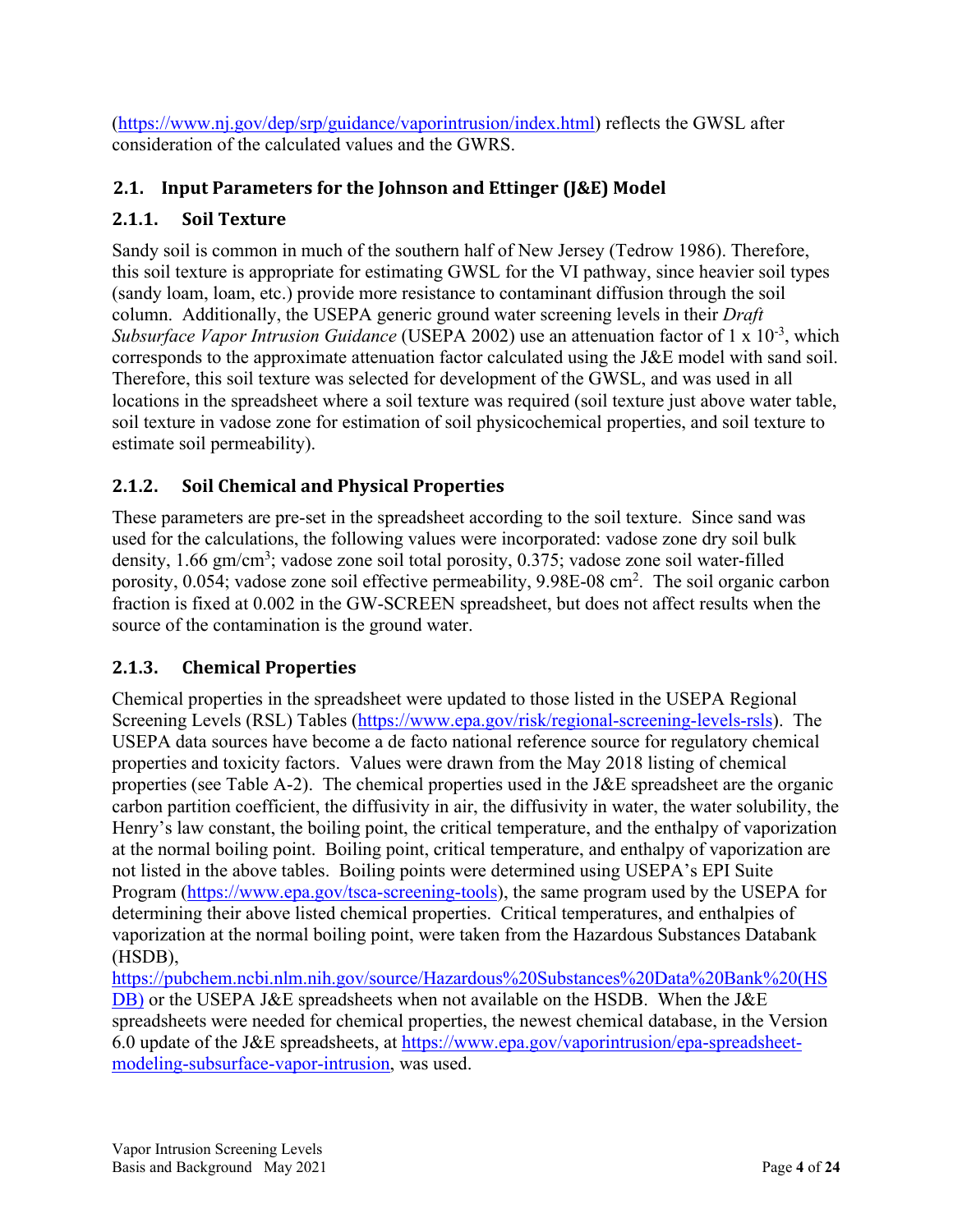#### <span id="page-4-0"></span>**2.1.4. Exposure Parameters and Toxicity Factors**

The GWSL were based on residential land use and incorporate the residential exposure parameters utilized in the development of the Indoor Air Remediation Standards for the VI exposure pathway. The Department, as mandated by the Brownfield Contaminated Site Remediation Act (N.J.S.A. 58:10B-1 et seq.), used an incremental lifetime cancer risk of 1 x  $10^{-6}$ and a Hazard Quotient (HQ) of 1 in the development of the screening levels. Other parameters were: averaging time for carcinogens, 70 years; averaging time for non-carcinogens, 26 years; exposure duration, 26 years; exposure frequency, 350 days/year. The toxicity factors used were consistent with those used in the development of the Indoor Air Remediation Standards for the VI exposure pathway (see Table A-3).

#### <span id="page-4-1"></span>**2.1.5. Chemical-specific adjustments**

In order to make an allowance for known hydrocarbon degradation under VI scenarios, the GWSLs for these chemicals calculated using the J&E model were multiplied by a factor of ten. The chemicals for which this adjustment was made were benzene, cyclohexane, ethyl benzene, n-hexane, naphthalene, styrene, toluene, 1, 2, 4- trimethylbenzene and xylene.

#### <span id="page-4-2"></span>**2.1.6. Building Parameters**

As recommended and discussed in the USEPA *Draft Subsurface Vapor Intrusion Guidance* (USEPA 2002), the soil gas entry rate (Qsoil) was set at 5 L/min. The building air exchange rate is fixed in GW-SCREEN at 0.25/hr according to USEPA recommendations. The building type used for generation of screening numbers was the generic size recommended for buildings with basements – a floor area of 10 m by 10 m and a height of 3.66 m. Contaminants entering the building are assumed to immediately mix into this volume.

#### <span id="page-4-3"></span>**2.1.7. Other Parameters**

The depth to ground water was fixed at 352.5 cm below ground surface. This is equivalent to 5 feet below the building foundation (which extends to a depth of 200 cm, or 6.5 feet) and is the minimum separation between the building and the ground water recommended for using the J&E model (USEPA 2002). The ground water temperature for the Department's screening criteria was set at 13°C. This is equivalent to the average temperature of two shallow ground water monitoring wells in the Kirkwood-Cohansey aquifer that had installed temperature monitors at depth (United States Geological Survey 2003). Shallow ground water temperatures in New Jersey generally fluctuate between 10 and 15°C.

#### <span id="page-4-4"></span>**2.2. Default Screening Numbers for Alternate Soil Textures**

Using the J&E model, the Department has developed GWSL for Alternate Soil Textures, which are shown in Table 3 of the *Vapor Intrusion Screening Levels and Indoor Air Remediation Standards Tables* [\(https://www.nj.gov/dep/srp/guidance/vaporintrusion/index.html\)](https://www.nj.gov/dep/srp/guidance/vaporintrusion/index.html). The screening levels were developed using the same "default" values and assumptions used in the generic GWSL except for those based on soil texture. Table 3 includes screening levels for loamy sand, sandy loam and loam soil textures. Values for vadose zone soil bulk density, total porosity and water filled porosity are built into the J&E spreadsheet and set according to the selected soil texture. Use of these values requires the determination of site-specific soil texture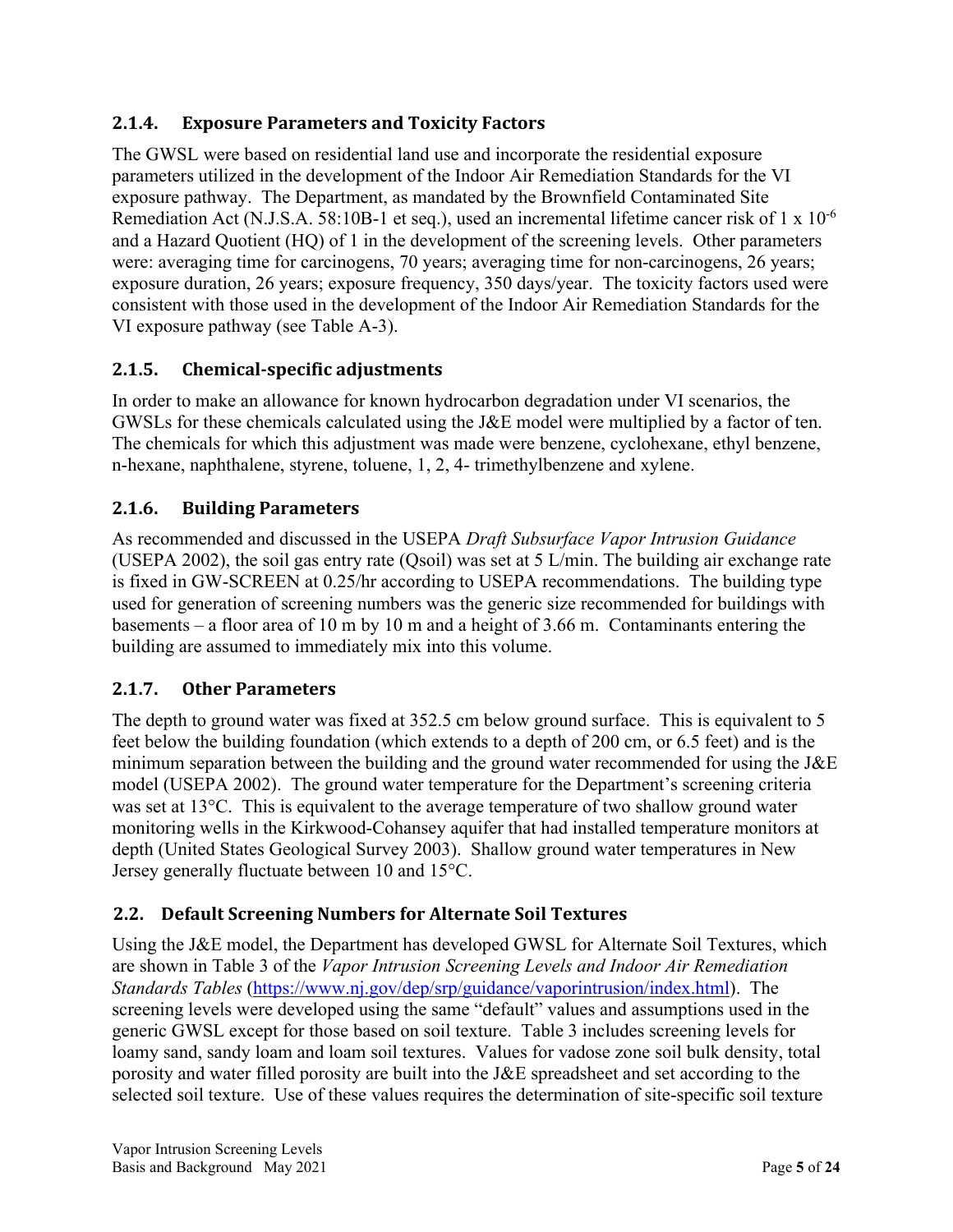as described in the NJDEP *VIT* Guidance document (see Appendix G) that may be accessed at [https://www.nj.gov/dep/srp/guidance/vaporintrusion/index.html.](https://www.nj.gov/dep/srp/guidance/vaporintrusion/index.html)

#### <span id="page-5-0"></span>**3. Soil Gas Screening Levels**

The following equation, used in the generation of the previous SGSL, was used in the development of the residential and nonresidential health-based soil gas screening values.

### <span id="page-5-1"></span>**3.1. Health-Based Soil Gas Screening Level:**

Health–based Screening Value 
$$
\left(\frac{\mu g}{m^3}\right)
$$
 = Health–based Indoor Air Value  $\left(\frac{\mu g}{m^3}\right)/\alpha$ 

The residential and nonresidential health-based soil gas screening values were calculated by dividing the applicable Indoor Air Remediation Standards human health-based indoor air criteria by an attenuation factor  $(\alpha)$  of 0.02. The attenuation factor is the ratio of the indoor air concentration measured in a residence to the vapor concentration measured in the subsurface materials underlying or adjacent to the residence (USEPA 2002). The USEPA, in its current vapor intrusion guidance (USEPA 2015), recommends an attenuation factor of 0.03, which is drawn from a report on the USEPA Vapor Intrusion Database (USEPA 2012). The Department has also evaluated the 2012 report and feels that the current New Jersey value of 0.02 continues to be satisfactory (see Appendix B of this document).

Consistent with the development of the Indoor Air Remediation Standards for the VI exposure pathway, the health-based soil gas screening criteria default to the analytical reporting limit, when higher (see Table A-4). The resulting SGSL are presented in Table 1 of the *Vapor Intrusion Screening Levels and Indoor Air Remediation Standards Tables* [\(https://www.nj.gov/dep/srp/guidance/vaporintrusion/index.html\)](https://www.nj.gov/dep/srp/guidance/vaporintrusion/index.html).

### <span id="page-5-2"></span>**4. Indoor Air Rapid Action Levels (RAL)**

Residential and nonresidential indoor air RAL have been developed for the Indoor Air Remediation Standards list of contaminants. The RAL were calculated by applying a factor of 100 times for carcinogens and a factor of 2 times for non-carcinogens to the rounded Indoor Air Remediation Standards human health-based indoor air criteria (see Table A-5). The resulting RAL, presented in Table 2 of the *Vapor Intrusion Screening Levels and Indoor Air Remediation Standards Tables* [\(https://www.nj.gov/dep/srp/guidance/vaporintrusion/index.html\)](https://www.nj.gov/dep/srp/guidance/vaporintrusion/index.html), are the lower of the cancer and non-cancer values that default to the analytical reporting limits, when higher.

### <span id="page-5-3"></span>**5. Elemental Mercury**

Residential and nonresidential RAL have been developed for elemental mercury as outlined above. The Department recommends use of NIOSH Method 6009 for the analysis of elemental mercury in indoor air. NIOSH Method 6009 notes that the Limit of Detection for the method is 0.03 µg. The method further states that 2 to 100 L of air may be sampled. Based on this information, the theoretical reporting limit could be 0.03  $\mu$ g/100L or 0.3  $\mu$ g/m<sup>3</sup>. Allowing for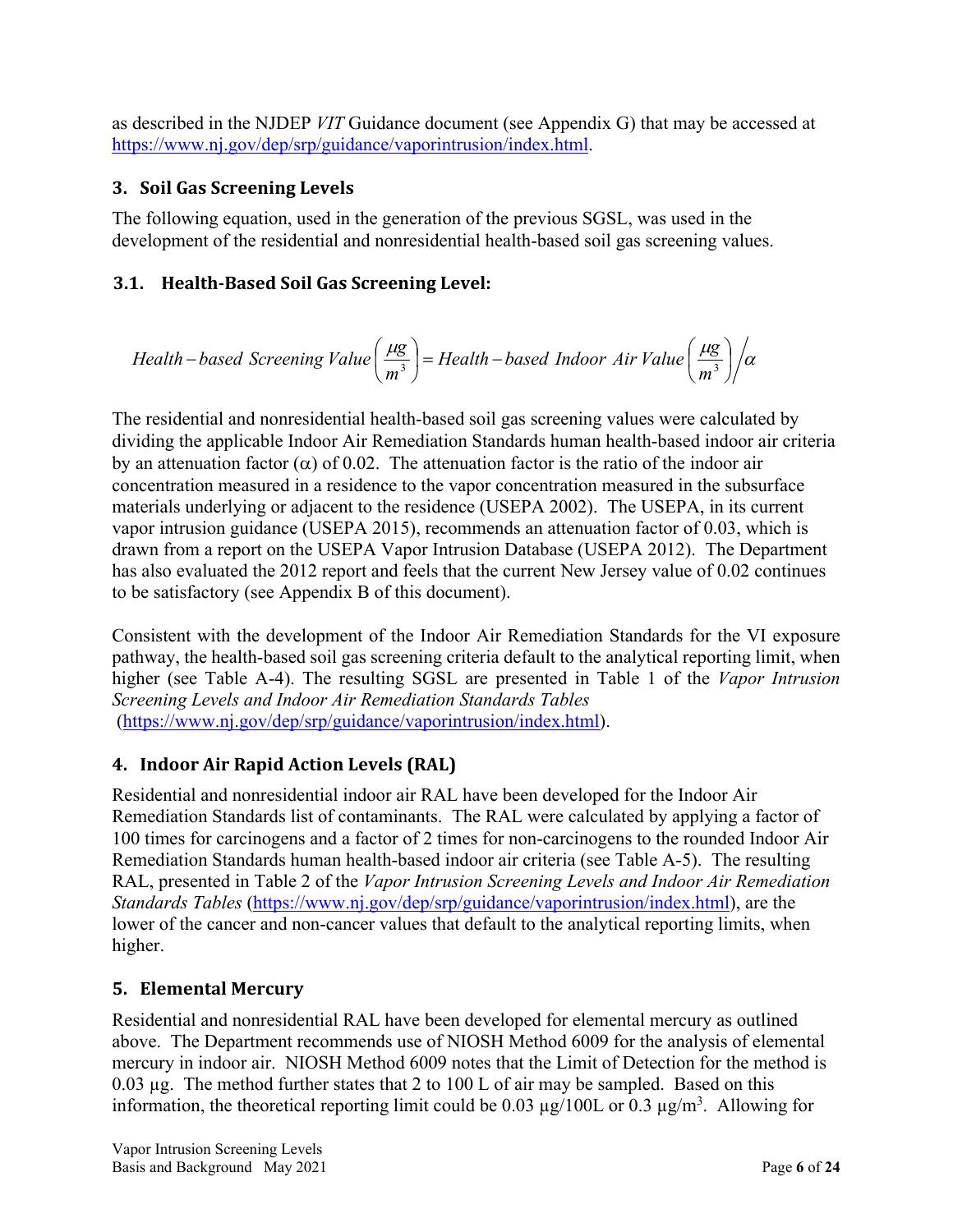differences in sampling variability and recognizing a reporting limit of 0.3  $\mu$ g/m<sup>3</sup> may be unrealistic at this time, the Department is requiring a reporting limit of 1  $\mu$ g/m<sup>3</sup>. As indicated in Table A-5, this reporting limit has been considered in the development of the above values.

Elemental mercury SGSL and GWSL have not been included in the *Vapor Intrusion Screening Levels and Indoor Air Remediation Standards Tables* since (1) the contaminant is typically associated with use within a building rather than related to the VI exposure pathway and (2) sample collection and analytical methods used are an issue when evaluating the levels of elemental mercury (rather than total mercury) present in soil gas and/or ground water. The Department should therefore be contacted concerning the appropriate analytical methods and screening levels to be used if VI is determined to be an issue for elemental mercury at a site. Contacts for technical questions can be found at

[https://www.nj.gov/dep/srp/guidance/vaporintrusion/vicontacts.htm.](https://www.nj.gov/dep/srp/guidance/vaporintrusion/vicontacts.htm)

#### <span id="page-6-0"></span>**6. Calculation Procedures Used in the Development of the Screening Levels**

The VISL have been rounded to two significant figures, consistent with the development of the Indoor Air Remediation Standards for the VI exposure pathway. As noted previously, the screening levels were determined as the lower of the cancer and non-cancer health-based values that default to the analytical reporting limits, when higher. With the exception noted below, the air analytical reporting limits used in the development of the SGSL and RAL were based on the NJDEP Low Level Method TO-15

[\(https://www.nj.gov/dep/srp/guidance/vaporintrusion/newmethod2007/llto15.pdf\)](https://www.nj.gov/dep/srp/guidance/vaporintrusion/newmethod2007/llto15.pdf). The analytical reporting limit used in the development of the elemental mercury screening levels was based on NIOSH Method 6009 and the Department's discussion above (see Elemental Mercury section) regarding sampling variability for elemental mercury in indoor air.

In accordance with Departmental policy, when the ground water health-based screening values were below the current New Jersey GWQS, the screening levels were set at the higher GWQS. The derivation of the VISL, including the health-based values and applicable analytical reporting limits or GWQS, are presented in Tables A-1 through A-5.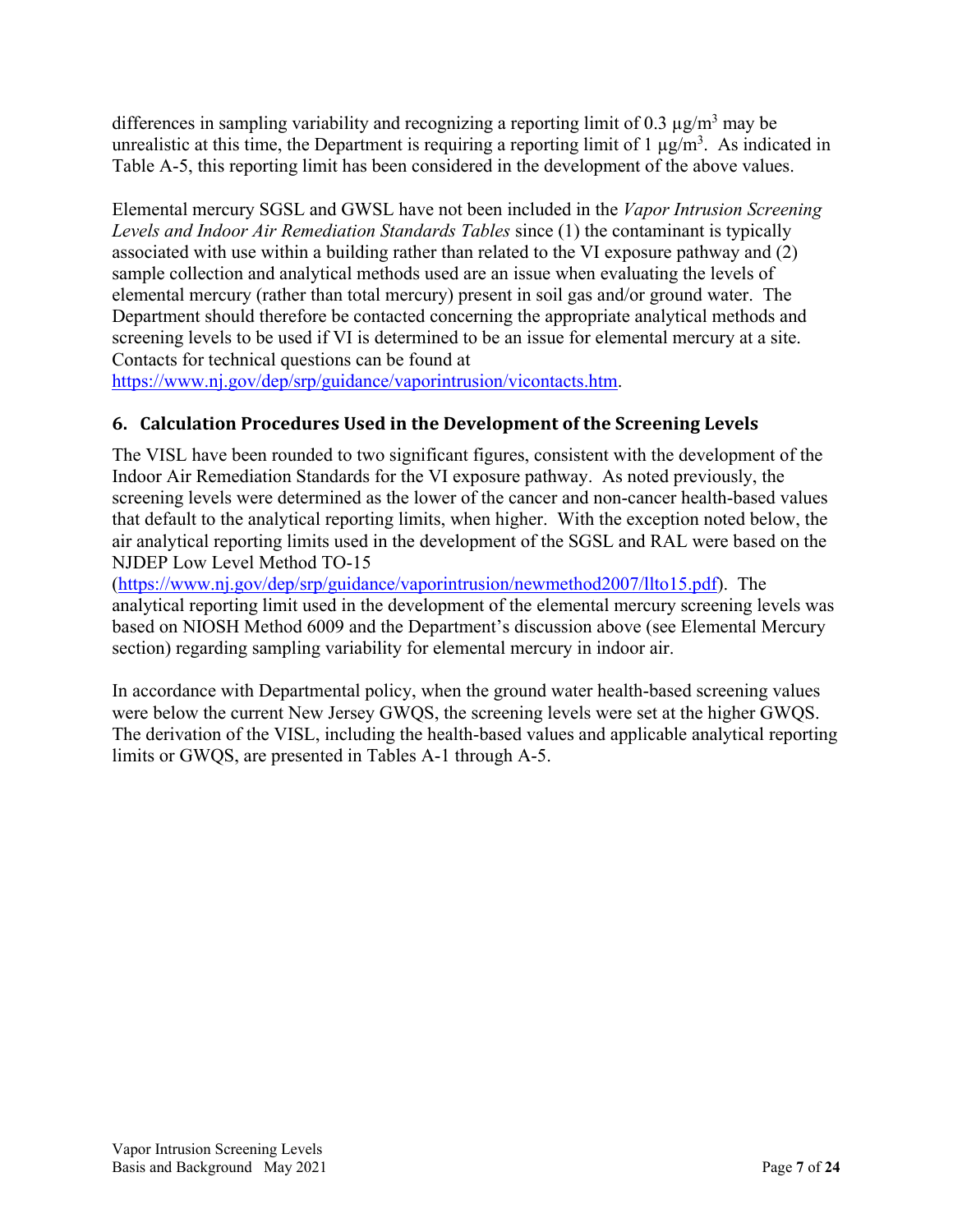#### <span id="page-7-0"></span>**References**

Johnson, P.C. and R.A. Ettinger. 1991. Heuristic Model for Predicting the Intrusion Rate of Contaminant Vapors into Buildings, *Environmental Science and Technology* **25:** 1445- 1452.

Tedrow J.F. 1986. Soils of New Jersey. R.E. Krieger: Malabar, FL.

- U. S. Environmental Protection Agency (USEPA). 2002. Draft Guidance for Evaluating the Vapor Intrusion to Indoor Air Pathway from Groundwater and Soils (Subsurface Vapor Intrusion Guidance). Office of Solid Waste and Emergency Response, Washington, DC. USEPA530-F-02-052.
- U.S. Environmental Protection Agency (USEPA). 2004. User's Guide for Evaluating Subsurface Vapor Intrusion into Buildings, Office of Emergency and Remedial Response, Washington, DC. [https://www.epa.gov/sites/production/files/2015-](https://www.epa.gov/sites/production/files/2015-11/documents/2004_0222_3phase_users_guide.pdf) [11/documents/2004\\_0222\\_3phase\\_users\\_guide.pdf.](https://www.epa.gov/sites/production/files/2015-11/documents/2004_0222_3phase_users_guide.pdf)
- U.S. Environmental Protection Agency (USEPA). 2012. EPA's Vapor Intrusion Database: Evaluation and Characterization of Attenuation Factors for Chlorinated Volatile Organic Compounds and Residential Buildings. Office of Solid Waste and Emergency Response, Washington, D.C. EPA 530-R-10-002.
- U.S. Environmental Protection Agency (USEPA). 2015. OSWER Technical Guide for Assessing and Mitigating the Vapor Intrusion Pathway from Subsurface Vapor Sources to Indoor Air. Office of Solid Waste and Emergency Response, Washington, D.C. OSWER Publication 9200.2-154.

United States Geological Survey (USGS). 2003. Personal communication.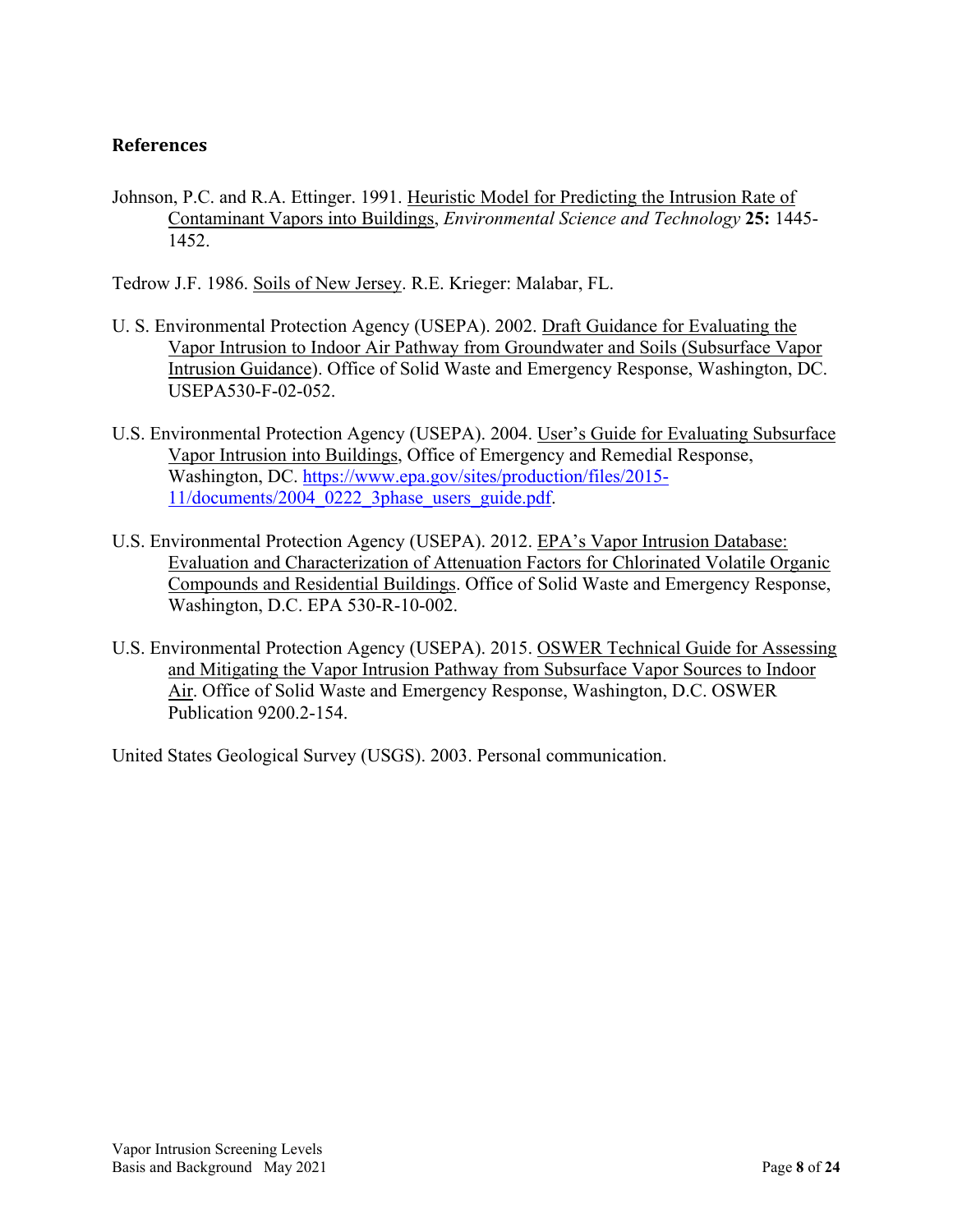## **APPENDIX A**

### **TABLES**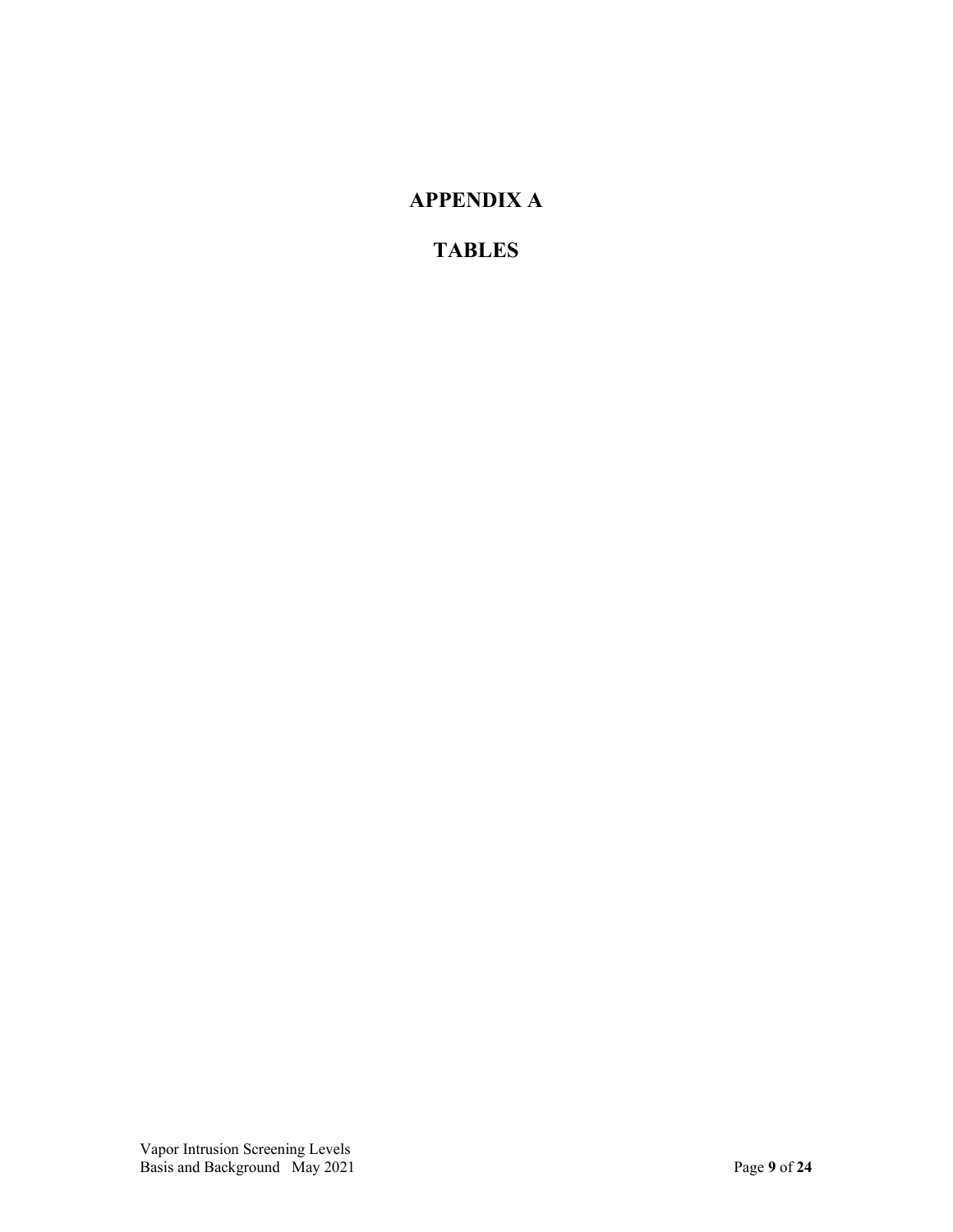# DERIVATION OF THE NJDEP VAPOR INTRUSION GROUND WATER SCREENING LEVELS (GWSL)

<span id="page-9-0"></span>

| <b>Chemical</b>                                     | CAS No.        | Cancer/<br>Noncancer <sup>a</sup> | <b>Health-Based</b><br><b>Ground Water to Indoor</b><br><b>Air Values</b><br>$(\mu g/L)$ | <b>NJDEP</b><br><b>Ground Water</b><br><b>Remediation</b><br><b>Standards</b><br>$(\mu g/L)$ | <b>NJDEP</b><br><b>Ground Water</b><br><b>Screening Levels</b><br>$(\mu g/L)^b$ |
|-----------------------------------------------------|----------------|-----------------------------------|------------------------------------------------------------------------------------------|----------------------------------------------------------------------------------------------|---------------------------------------------------------------------------------|
| Acetone (2-Propanone)                               | $67-64-1$      |                                   | $\mathbf{r}$                                                                             | 6,000                                                                                        | $\overline{a}$                                                                  |
| Benzene                                             | $71-43-2$      | $\mathsf{C}$                      | 23 <sup>c</sup>                                                                          |                                                                                              | 23 <sup>c</sup>                                                                 |
| Bromodichloromethane (Dichlorobromomethane)         | $75 - 27 - 4$  |                                   | $\overline{\phantom{a}}$                                                                 |                                                                                              | $\blacksquare$                                                                  |
| Bromoform                                           | $75 - 25 - 2$  |                                   | $\overline{a}$                                                                           | 4                                                                                            | $\blacksquare$                                                                  |
| Bromomethane (Methyl bromide)                       | 74-83-9        | N                                 | 20                                                                                       | 10                                                                                           | 20                                                                              |
| 2-Butanone (Methyl ethyl ketone) (MEK)              | 78-93-3        | $\overline{N}$                    | 2,500,000                                                                                | 300                                                                                          | 2,500,000                                                                       |
| Carbon disulfide                                    | $75 - 15 - 0$  | ${\bf N}$                         | 1,500                                                                                    | 700                                                                                          | 1,500                                                                           |
| Carbon tetrachloride                                | $56 - 23 - 5$  | $\mathbf C$                       | 0.81                                                                                     |                                                                                              | 1.0                                                                             |
| Chlorobenzene                                       | 108-90-7       | $\overline{N}$                    | 770                                                                                      | 50                                                                                           | 770                                                                             |
| Chloroethane (Ethyl chloride)                       | $75-00-3$      | ${\bf N}$                         | 26,000                                                                                   | 5                                                                                            | 26,000                                                                          |
| Chloroform                                          | $67 - 66 - 3$  | ${\bf N}$                         | 1,000                                                                                    | 70                                                                                           | 1,000                                                                           |
| Chloromethane (Methyl chloride)                     | $74 - 87 - 3$  | N                                 | 240                                                                                      | $\blacksquare$                                                                               | 240                                                                             |
| Cyclohexane                                         | 110-82-7       | ${\bf N}$                         | $16,000^{\circ}$                                                                         | $\blacksquare$                                                                               | $16,000$ c                                                                      |
| Dibromochloromethane (Chlorodibromomethane)         | $124 - 48 - 1$ |                                   | $\blacksquare$                                                                           |                                                                                              |                                                                                 |
| 1,2-Dibromoethane (Ethylene dibromide)              | 106-93-4       | $\mathcal{C}$                     | 0.45                                                                                     | 0.03                                                                                         | 0.45                                                                            |
| 1,2-Dichlorobenzene (o-Dichlorobenzene)             | $95 - 50 - 1$  | ${\bf N}$                         | 6,800                                                                                    | 600                                                                                          | 6,800                                                                           |
| 1,4-Dichlorobenzene (p-Dichlorobenzene)             | 106-46-7       | ${\bf N}$                         | 21,000                                                                                   | 75                                                                                           | 21,000                                                                          |
| Dichlorodifluoromethane (Freon 12)                  | $75 - 71 - 8$  |                                   | $\qquad \qquad \blacksquare$                                                             | 1,000                                                                                        | $\overline{\phantom{0}}$                                                        |
| 1,1-Dichloroethane                                  | $75 - 34 - 3$  |                                   | $\overline{a}$                                                                           | 50                                                                                           |                                                                                 |
| 1.2-Dichloroethane                                  | 107-06-2       | $\overline{N}$                    | 230                                                                                      | $\overline{2}$                                                                               | 230                                                                             |
| 1,1-Dichloroethene (1,1-Dichloroethylene)           | $75 - 35 - 4$  | ${\bf N}$                         | 26                                                                                       |                                                                                              | 26                                                                              |
| 1,2-Dichloroethene (cis) (c-1,2-Dichloroethylene)   | 159-59-2       |                                   | $\blacksquare$                                                                           | 70                                                                                           | $\blacksquare$                                                                  |
| 1,2-Dichloroethene (trans) (t-1,2-Dichloroethylene) | 156-60-5       |                                   | $\overline{\phantom{a}}$                                                                 | 100                                                                                          | $\blacksquare$                                                                  |
| 1,2-Dichloropropane                                 | 78-87-5        | $\mathcal{C}$                     | 11                                                                                       |                                                                                              | 11                                                                              |
| 1,3-Dichloropropene (total)                         | 542-75-6       | $\overline{C}$                    | 8.4                                                                                      |                                                                                              | 8.4                                                                             |
| 1,4-Dioxane                                         | $123 - 91 - 1$ | $\mathbf C$                       | 2,500                                                                                    | 0.4                                                                                          | 2,500                                                                           |
| Ethylbenzene                                        | $100-41-4$     | $\mathbf C$                       | 70 <sup>c</sup>                                                                          | 700                                                                                          | 700                                                                             |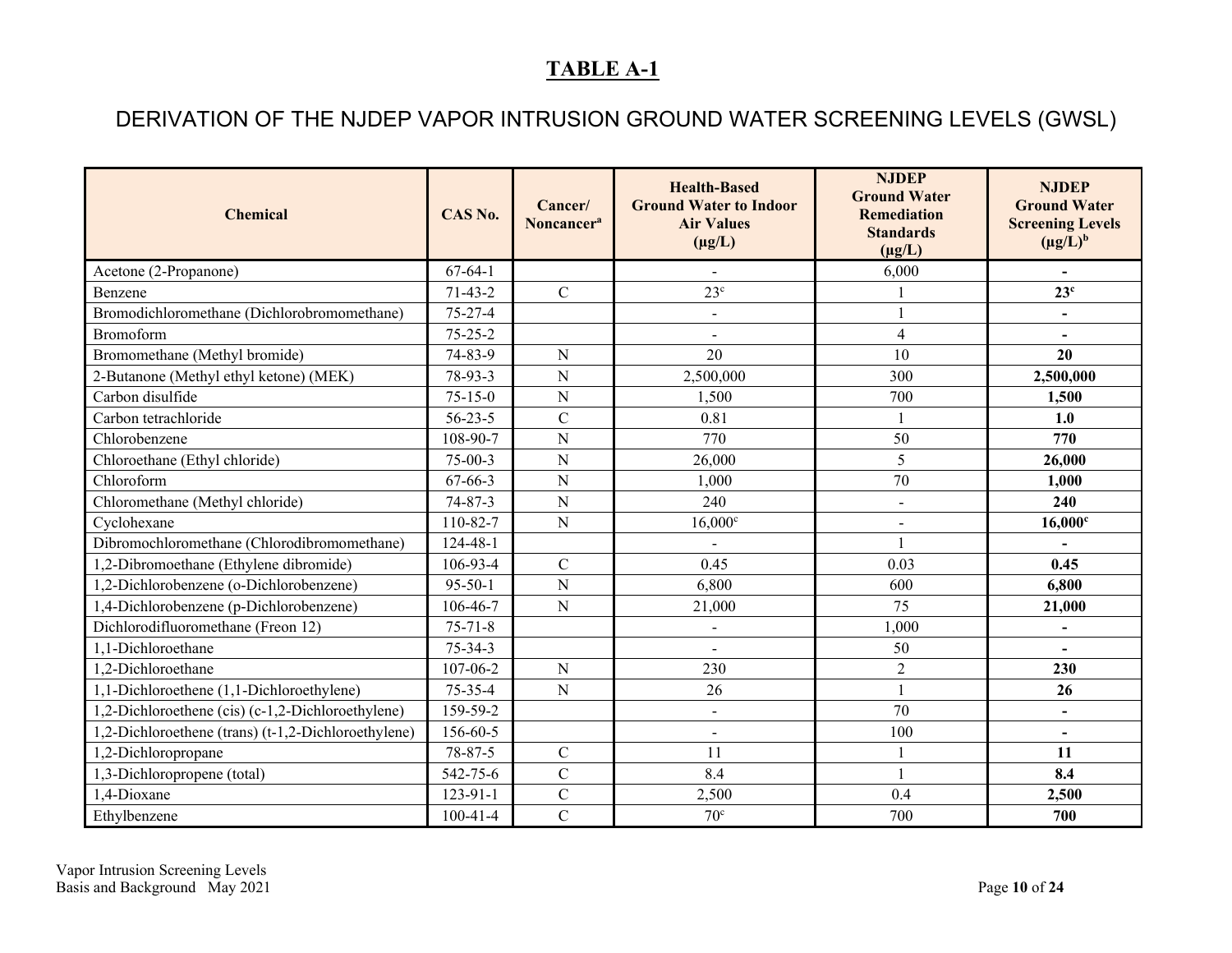## DERIVATION OF THE NJDEP VAPOR INTRUSION GROUND WATER SCREENING LEVELS (GWSL)

| <b>Chemical</b>                                  | CAS No.        | Cancer/<br>Noncancer <sup>a</sup> | <b>Health-Based</b><br><b>Ground Water to Indoor</b><br><b>Air Values</b><br>$(\mu g/L)$ | <b>NJDEP</b><br><b>Ground Water</b><br><b>Remediation</b><br><b>Standards</b><br>$(\mu g/L)$ | <b>NJDEP</b><br><b>Ground Water</b><br><b>Screening Levels</b><br>$(\mu g/L)^b$ |
|--------------------------------------------------|----------------|-----------------------------------|------------------------------------------------------------------------------------------|----------------------------------------------------------------------------------------------|---------------------------------------------------------------------------------|
| Hexachloro-1,3-butadiene                         | $87 - 68 - 3$  |                                   | $\overline{a}$                                                                           |                                                                                              | $\blacksquare$                                                                  |
| n-Hexane                                         | $110-54-3$     | ${\bf N}$                         | $160^\circ$                                                                              | 30                                                                                           | 160 <sup>c</sup>                                                                |
| Mercury (elemental)                              | 7439-97-6      | N                                 |                                                                                          |                                                                                              |                                                                                 |
| Methylene chloride (Dichloromethane)             | $75-09-2$      | $\mathcal{C}$                     | 2,600                                                                                    | $\overline{3}$                                                                               | 2,600                                                                           |
| 4-Methyl-2-pentanone (MIBK)                      | $108 - 10 - 1$ | ${\bf N}$                         | 900,000                                                                                  |                                                                                              | 900,000                                                                         |
| Methyl tert-butyl ether (MTBE)                   | 1634-04-4      | $\mathbf C$                       | 690                                                                                      | 70                                                                                           | 690                                                                             |
| Naphthalene                                      | $91 - 20 - 3$  | $\mathcal{C}$                     | 110 <sup>c</sup>                                                                         | 300                                                                                          | 300                                                                             |
| Styrene                                          | 100-42-5       | N                                 | 180,000                                                                                  | 100                                                                                          | 180,000                                                                         |
| 1,1,2,2-Tetrachloroethane                        | 79-34-5        |                                   |                                                                                          |                                                                                              |                                                                                 |
| Tetrachloroethene (PCE) (Tetrachloroethylene)    | 127-18-4       | $\mathcal{C}$                     | 36                                                                                       |                                                                                              | 36                                                                              |
| Toluene                                          | 108-88-3       | N                                 | 330,000°                                                                                 | 600                                                                                          | 330,000 <sup>c</sup>                                                            |
| 1,2,4-Trichlorobenzene                           | $120 - 82 - 1$ | N                                 | 130                                                                                      | 9                                                                                            | 130                                                                             |
| 1,1,1-Trichloroethane                            | $71 - 55 - 6$  | ${\bf N}$                         | 13,000                                                                                   | 30                                                                                           | 13,000                                                                          |
| 1,1,2-Trichloroethane                            | 79-00-5        |                                   |                                                                                          | 3                                                                                            |                                                                                 |
| Trichloroethene (TCE) (Trichloroethylene)        | $79-01-6$      | $\mathcal{C}$                     | 3.0                                                                                      |                                                                                              | 3.0                                                                             |
| Trichlorofluoromethane (Freon 11)                | 75-69-4        |                                   | $\blacksquare$                                                                           | 2,000                                                                                        |                                                                                 |
| 1,1,2-Trichloro-1,2,2-trifluoroethane (Freon TF) | $76 - 13 - 1$  | ${\bf N}$                         | 620                                                                                      | 20,000                                                                                       | 20,000                                                                          |
| 1,2,4-Trimethylbenzene                           | $95 - 63 - 6$  | ${\bf N}$                         | $6,000$ c                                                                                | 100                                                                                          | $6,000$ c                                                                       |
| Vinyl chloride                                   | $75-01-4$      | $\mathcal{C}$                     | 0.59                                                                                     |                                                                                              | 1.0                                                                             |
| Xylenes (total)                                  | 1330-20-7      | ${\bf N}$                         | 7,800°                                                                                   | 1,000                                                                                        | 7,800c                                                                          |

#### **NOTES**

<sup>a</sup> Values based on cancer (C) or noncancer (N) effects.

<sup>b</sup> Levels are the higher of the health-based values and the GWRS

c Health-based screening value incorporates a factor of ten to reflect degradation of chemical in the unsaturated soil zone.

"-" = Not available.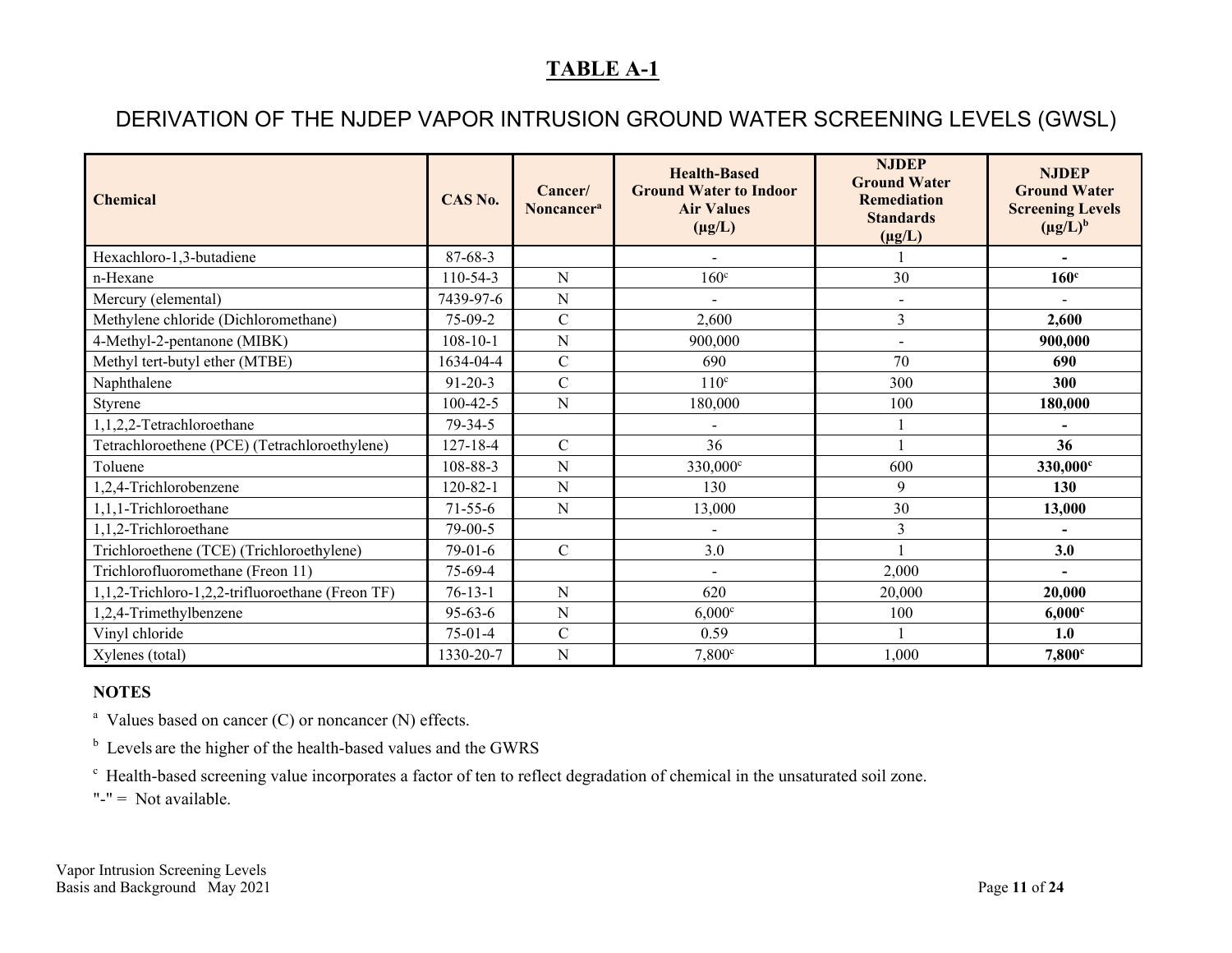### CHEMICAL PROPERTIES<sup>a, b</sup>

<span id="page-11-0"></span>

| CAS No.       | <b>Chemical</b>                    | Org. Car.<br>partition<br>coefficient<br>$K_{oc}$<br>$\text{(cm}^3\text{/g)}$ | <b>Diffusivity</b><br>in air<br>D <sub>a</sub><br>$\text{(cm}^2\text{/s)}$ | <b>Diffusivity</b><br>in water<br>$\mathbf{D}_w$<br>$\text{(cm}^2\text{/s)}$ | Pure<br>component<br>water sol<br>S<br>(mg/L) | Henry's<br>law constant<br>H'<br>(unitless) | <b>Normal</b><br>boiling<br>point (bp)<br>$T_B$<br>$(^{\circ}K)^{\circ}$ | <b>Critical</b><br><b>Temp</b><br>T <sub>c</sub><br>$({}^{\rm o}{\rm K})^{\rm d}$ | <b>Enthalpy of</b><br>vaporization<br>at normal bp<br>$\Delta H_{v,b}$<br>(cal/mol) <sup>d</sup> |
|---------------|------------------------------------|-------------------------------------------------------------------------------|----------------------------------------------------------------------------|------------------------------------------------------------------------------|-----------------------------------------------|---------------------------------------------|--------------------------------------------------------------------------|-----------------------------------------------------------------------------------|--------------------------------------------------------------------------------------------------|
| $67-64-1$     | Acetone (2-Propanone)              | 2.364                                                                         | 1.0592E-01                                                                 | 1.1471E-05                                                                   | 1000000                                       | 1.4309E-03                                  | 328.65                                                                   | 508.1                                                                             | 6,955                                                                                            |
| $71-43-2$     | Benzene                            | 145.8                                                                         | 8.9534E-02                                                                 | 1.0263E-05                                                                   | 1790                                          | 2.2690E-01                                  | 353.15                                                                   | 562                                                                               | $7,342^e$                                                                                        |
| $75 - 27 - 4$ | Bromodichloromethane               | 31.82                                                                         | 5.6263E-02                                                                 | 1.0731E-05                                                                   | 3032                                          | 8.6672E-02                                  | 363.15                                                                   | 585.85 <sup>e</sup>                                                               | $7,800$ <sup>e</sup>                                                                             |
| $75 - 25 - 2$ | Bromoform                          | 31.82                                                                         | 3.5732E-02                                                                 | 1.0356E-05                                                                   | 3100                                          | 2.1872E-02                                  | 422.25                                                                   | 633.38 <sup>e</sup>                                                               | 9,479                                                                                            |
| 74-83-9       | Bromomethane (Methyl bromide)      | 13.22                                                                         | 1.0050E-01                                                                 | 1.3468E-05                                                                   | 15200                                         | 3.0008E-01                                  | 276.65                                                                   | 467.15                                                                            | $5,714^e$                                                                                        |
| 78-93-3       | 2-Butanone (Methyl ethyl ketone)   | 4.51                                                                          | 9.1446E-02                                                                 | 1.0193E-05                                                                   | 223000                                        | 2.3262E-03                                  | 352.65                                                                   | 536.7                                                                             | 7,481                                                                                            |
| $75 - 15 - 0$ | Carbon disulfide                   | 21.73                                                                         | 1.0644E-01                                                                 | 1.2977E-05                                                                   | 2160                                          | 5.8872E-01                                  | 319.15                                                                   | 553.15                                                                            | 6,402                                                                                            |
| $56 - 23 - 5$ | Carbon tetrachloride               | 43.89                                                                         | 5.7143E-02                                                                 | 9.7849E-06                                                                   | 793                                           | 1.1284E+00                                  | 349.95                                                                   | 556.35                                                                            | $7,127^e$                                                                                        |
| 108-90-7      | Chlorobenzene                      | 233.9                                                                         | 7.2130E-02                                                                 | 9.4765E-06                                                                   | 498                                           | 1.2715E-01                                  | 404.85                                                                   | 632                                                                               | $8,410^e$                                                                                        |
| $75-00-3$     | Chloroethane (Ethyl chloride)      | 21.73                                                                         | 1.0376E-01                                                                 | 1.1619E-05                                                                   | 6710                                          | 4.5380E-01                                  | 285.45                                                                   | 460.15                                                                            | $5,879^e$                                                                                        |
| $67 - 66 - 3$ | Chloroform                         | 31.82                                                                         | 7.6920E-02                                                                 | 1.0891E-05                                                                   | 7950                                          | 1.5004E-01                                  | 334.25                                                                   | 536.4                                                                             | 6,988 <sup>e</sup>                                                                               |
| $74 - 87 - 3$ | Chloromethane (Methyl chloride)    | 13.22                                                                         | 1.2396E-01                                                                 | 1.3648E-05                                                                   | 5320                                          | 3.6059E-01                                  | 249.15                                                                   | 416.25                                                                            | 5,115                                                                                            |
| 110-82-7      | Cyclohexane                        | 145.8                                                                         | 7.9973E-02                                                                 | 9.1077E-06                                                                   | 55                                            | 6.1325E+00                                  | 353.85                                                                   | 553.45                                                                            | 7164                                                                                             |
| 124-48-1      | Dibromochloromethane               | 31.82                                                                         | 3.6636E-02                                                                 | 1.0561E-05                                                                   | 2700                                          | 3.2011E-02                                  | 393.15                                                                   | $678.2^e$                                                                         | $5,900^\circ$                                                                                    |
| 106-93-4      | 1,2-Dibromoethane                  | 39.6                                                                          | 4.3035E-02                                                                 | 1.0439E-05                                                                   | 3910                                          | 2.6574E-02                                  | 404.75                                                                   | 582.95                                                                            | $8,310^e$                                                                                        |
| $95 - 50 - 1$ | 1,2-Dichlorobenzene (o)            | 382.9                                                                         | 5.6170E-02                                                                 | 8.9213E-06                                                                   | 156                                           | 7.8496E-02                                  | 453.15                                                                   | 690.35                                                                            | $9,700^{\circ}$                                                                                  |
| 106-46-7      | 1,4-Dichlorobenzene (p)            | 375.3                                                                         | 5.5043E-02                                                                 | 8.6797E-06                                                                   | 81.3                                          | 9.8528E-02                                  | 447.15                                                                   | 669                                                                               | $9,271$ <sup>e</sup>                                                                             |
| $75 - 71 - 8$ | Dichlorodifluoromethane (Freon 12) | 43.89                                                                         | 7.6029E-02                                                                 | 1.0839E-05                                                                   | 280                                           | 1.4023E+01                                  | 243.35                                                                   | 384.9                                                                             | 4,804                                                                                            |
| $75 - 34 - 3$ | 1.1-Dichloroethane                 | 31.82                                                                         | 8.3645E-02                                                                 | 1.0621E-05                                                                   | 5040                                          | 2.2976E-01                                  | 330.55                                                                   | 523.4                                                                             | $6,895^{\circ}$                                                                                  |
| 107-06-2      | 1,2-Dichloroethane                 | 39.6                                                                          | 8.5722E-02                                                                 | 1.0995E-05                                                                   | 8600                                          | 4.8242E-02                                  | 356.65                                                                   | 563                                                                               | $7,643^e$                                                                                        |
| $75 - 35 - 4$ | 1,1-Dichloroethene                 | 31.82                                                                         | 8.6311E-02                                                                 | 1.0956E-05                                                                   | 2420                                          | $1.0670E + 00$                              | 304.75                                                                   | 493.95                                                                            | $6,247^e$                                                                                        |
| 156-59-2      | 1,2-Dichloroethene (cis)           | 39.6                                                                          | 8.8406E-02                                                                 | 1.1335E-05                                                                   | 6410                                          | 1.6680E-01                                  | 328.15                                                                   | 544.2                                                                             | $7,192^e$                                                                                        |
| 156-60-5      | 1,2-Dichloroethene (trans)         | 39.6                                                                          | 8.7609E-02                                                                 | 1.1191E-05                                                                   | 4520                                          | 3.8348E-01                                  | 328.15                                                                   | 516.5                                                                             | 7,144                                                                                            |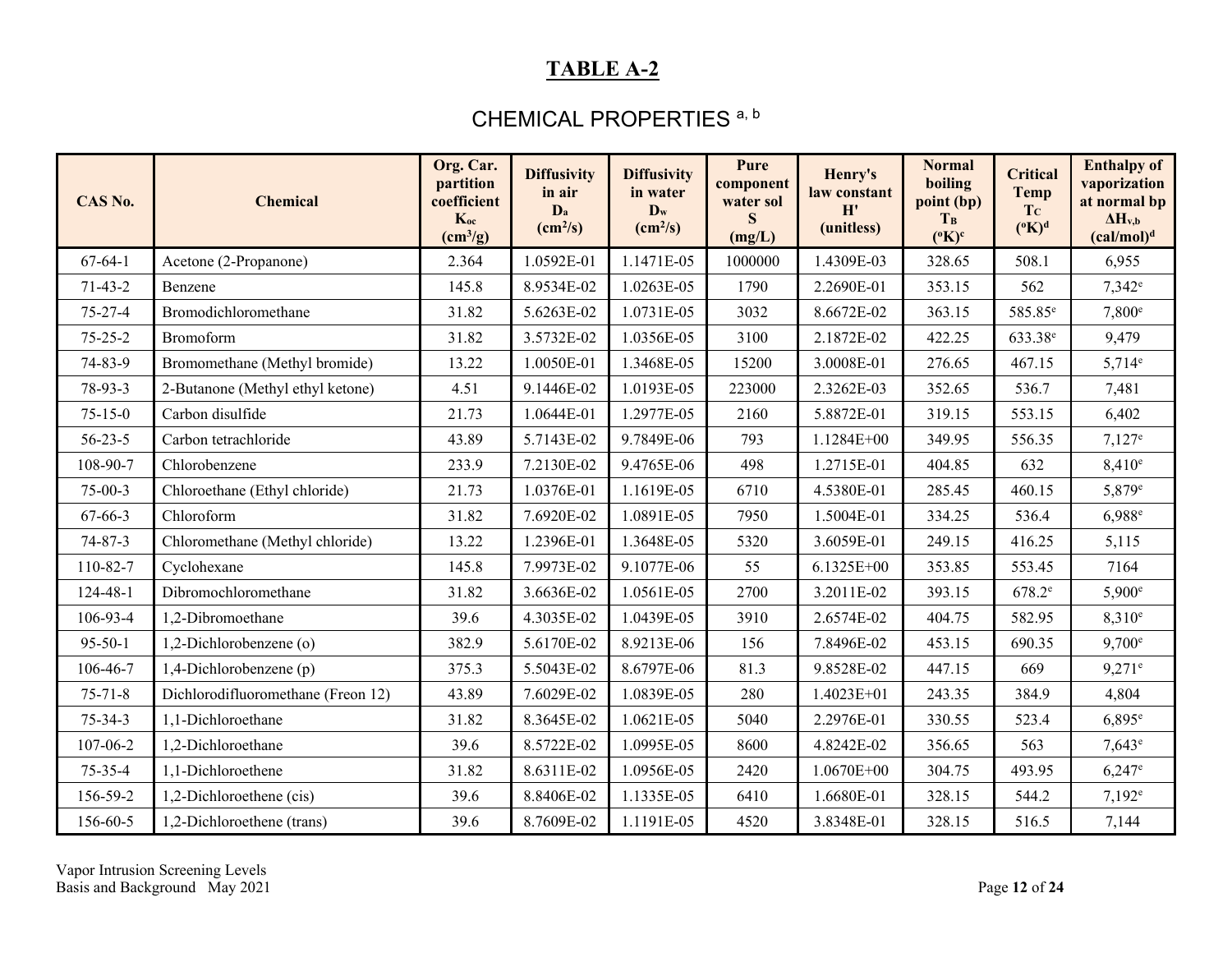### CHEMICAL PROPERTIES<sup>a, b</sup>

| CAS No.        | <b>Chemical</b>                       | Org. Car.<br>partition<br>coefficient<br>Koc<br>$\left(\text{cm}^3/\text{g}\right)$ | <b>Diffusivity</b><br>in air<br>D <sub>a</sub><br>$\text{(cm}^2/\text{s})$ | <b>Diffusivity</b><br>in water<br>$D_w$<br>$\text{(cm}^2\text{/s)}$ | Pure<br>component<br>water sol<br>S<br>(mg/L) | Henry's<br>law constant<br>H'<br>(unitless) | <b>Normal</b><br>boiling<br>point (bp)<br>T <sub>B</sub><br>$(^{\circ}K)^{c}$ | <b>Critical</b><br><b>Temp</b><br>T <sub>c</sub><br>$({}^{\circ}{\rm K})^{\rm d}$ | <b>Enthalpy of</b><br>vaporization<br>at normal bp<br>$\Delta H_{v,b}$<br>(cal/mol) <sup>d</sup> |
|----------------|---------------------------------------|-------------------------------------------------------------------------------------|----------------------------------------------------------------------------|---------------------------------------------------------------------|-----------------------------------------------|---------------------------------------------|-------------------------------------------------------------------------------|-----------------------------------------------------------------------------------|--------------------------------------------------------------------------------------------------|
| 78-87-5        | 1,2-Dichloropropane                   | 60.7                                                                                | 7.3340E-02                                                                 | 9.7252E-06                                                          | 2800                                          | 1.1529E-01                                  | 368.65                                                                        | $572^e$                                                                           | $7,590^{\circ}$                                                                                  |
| 542-75-6       | 1,3-Dichloropropene (total)           | 72.17                                                                               | 7.6272E-02                                                                 | 1.0123E-05                                                          | 2800                                          | 1.4513E-01                                  | 385.15                                                                        | 587.38 <sup>e</sup>                                                               | 7,900 <sup>e</sup>                                                                               |
| 123-91-1       | 1,4-Dioxane                           | 2.633                                                                               | 8.7374E-02                                                                 | 1.0541E-05                                                          | 1000000                                       | 1.9624E-04                                  | 374.65                                                                        | 585.15                                                                            | 8,162                                                                                            |
| $100 - 41 - 4$ | Ethylbenzene                          | 446.1                                                                               | 6.8465E-02                                                                 | 8.4558E-06                                                          | 169                                           | 3.2216E-01                                  | 409.25                                                                        | 617.1                                                                             | 8,501                                                                                            |
| 87-68-3        | Hexachloro-1,3-butadiene              | 845.2                                                                               | 2.6744E-02                                                                 | 7.0264E-06                                                          | 3.2                                           | 4.2110E-01                                  | 488.15                                                                        | 732.23 <sup>e</sup>                                                               | $10,206^{\circ}$                                                                                 |
| 110-54-3       | n-Hexane                              | 131.5                                                                               | 7.3108E-02                                                                 | 8.1658E-06                                                          | 9.5                                           | 7.3590E+01                                  | 341.85                                                                        | 507.5                                                                             | $6,895^{\circ}$                                                                                  |
| 7439-97-6      | Mercury (elemental)                   | NA                                                                                  | 3.0700E-02                                                                 | 6.3000E-06                                                          | 0.06                                          | 3.5200E-01                                  | 629.75                                                                        | 1735.15                                                                           | $14,127$ <sup>e</sup>                                                                            |
| 75-09-2        | Methylene chloride (Dichloromethane)  | 21.73                                                                               | 9.9936E-02                                                                 | 1.2512E-05                                                          | 13000                                         | 1.3287E-01                                  | 313.15                                                                        | 508.2                                                                             | 6,706                                                                                            |
| $108 - 10 - 1$ | 4-Methyl-2-pentanone (MIBK)           | 12.6                                                                                | 6.9780E-02                                                                 | 8.3477E-06                                                          | 19000                                         | 5.6419E-03                                  | 389.65                                                                        | 575.4                                                                             | $8,243^e$                                                                                        |
| 1634-04-4      | Methyl tert-butyl ether (MTBE)        | 11.56                                                                               | 7.5267E-02                                                                 | 8.5904E-06                                                          | 51000                                         | 2.3998E-02                                  | 328.35                                                                        | 497.1 <sup>e</sup>                                                                | 7101                                                                                             |
| $91 - 20 - 3$  | Naphthalene                           | 1544                                                                                | 6.0499E-02                                                                 | 8.3770E-06                                                          | 31                                            | 1.7988E-02                                  | 491.05                                                                        | 748.4                                                                             | $10,373^e$                                                                                       |
| $100 - 42 - 5$ | Styrene                               | 446.1                                                                               | 7.1114E-02                                                                 | 8.7838E-06                                                          | 310                                           | 1.1243E-01                                  | 418.15                                                                        | 636.85                                                                            | $8,737$ <sup>e</sup>                                                                             |
| 79-34-5        | 1,1,2,2-Tetrachloroethane             | 94.94                                                                               | 4.8921E-02                                                                 | 9.2902E-06                                                          | 2830                                          | 1.5004E-02                                  | 419.65                                                                        | 661.15                                                                            | 8,996 <sup>e</sup>                                                                               |
| 127-18-4       | Tetrachloroethene (PCE)               | 94.94                                                                               | 5.0466E-02                                                                 | 9.4551E-06                                                          | 206                                           | 7.2363E-01                                  | 394.45                                                                        | 620.25                                                                            | 8,288 <sup>e</sup>                                                                               |
| 108-88-3       | Toluene                               | 233.9                                                                               | 7.7804E-02                                                                 | 9.2043E-06                                                          | 526                                           | 2.7146E-01                                  | 383.75                                                                        | 591.75                                                                            | $7,930^{\circ}$                                                                                  |
| $120 - 82 - 1$ | 1,2,4-Trichlorobenzene                | 1356                                                                                | 3.9599E-02                                                                 | 8.4033E-06                                                          | 49                                            | 5.8054E-02                                  | 486.65                                                                        | 726.45                                                                            | $10,471^e$                                                                                       |
| $71-55-6$      | 1,1,1-Trichloroethane                 | 43.89                                                                               | 6.4817E-02                                                                 | 9.5990E-06                                                          | 1290                                          | 7.0319E-01                                  | 347.15                                                                        | 585                                                                               | $7,136^e$                                                                                        |
| 79-00-5        | 1,1,2-Trichloroethane                 | 60.7                                                                                | 6.6890E-02                                                                 | 1.0026E-05                                                          | 4590                                          | 3.3688E-02                                  | 386.95                                                                        | $602.00$ <sup>e</sup>                                                             | $8,322^e$                                                                                        |
| $79-01-6$      | Trichloroethene (TCE)                 | 60.7                                                                                | 6.8662E-02                                                                 | 1.0221E-05                                                          | 1280                                          | 4.0270E-01                                  | 360.35                                                                        | 544.2                                                                             | 7,505                                                                                            |
| 75-69-4        | Trichlorofluoromethane (Freon 11)     | 43.89                                                                               | 6.5356E-02                                                                 | 1.0048E-05                                                          | 1100                                          | 3.9657E+00                                  | 296.85                                                                        | 471.15                                                                            | 5,999                                                                                            |
| $76-13-1$      | 1,1,2-Trichloro-1,2,2-trifluoroethane | 196.8                                                                               | 3.7566E-02                                                                 | 8.5920E-06                                                          | 170                                           | 2.1504E+01                                  | 320.85                                                                        | 487.4                                                                             | $6.463^e$                                                                                        |
| $95 - 63 - 6$  | 1,2,4-Trimethylbenzene                | 614.3                                                                               | 6.0675E-02                                                                 | 7.9208E-06                                                          | 57                                            | 2.5184E-01                                  | 442.45                                                                        | 649.28                                                                            | 9,369                                                                                            |
| $75-01-4$      | Vinyl chloride                        | 21.73                                                                               | 1.0712E-01                                                                 | 1.2004E-05                                                          | 8800                                          | 1.1365E+00                                  | 259.85                                                                        | 424.61                                                                            | $5,250^{\circ}$                                                                                  |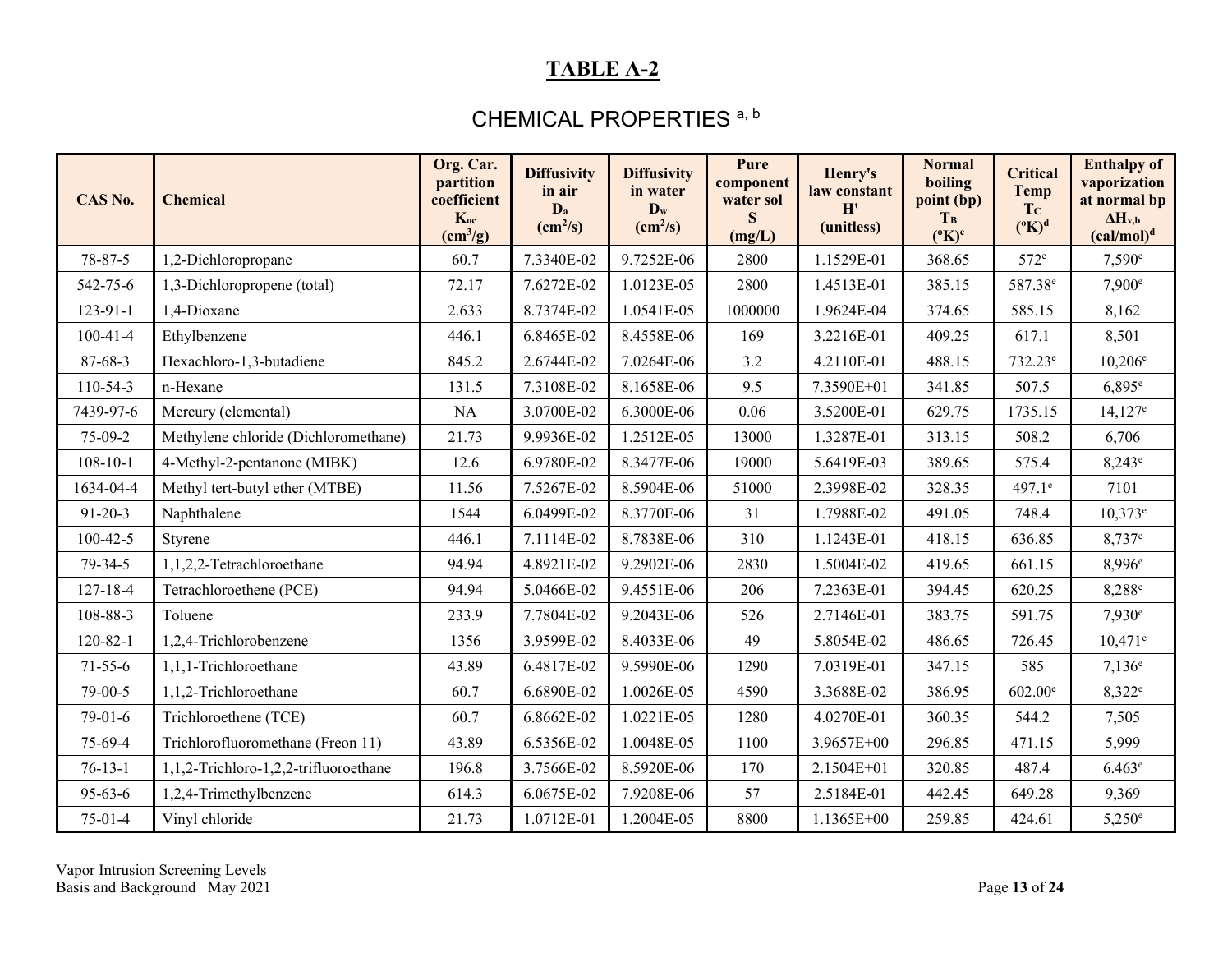### CHEMICAL PROPERTIES<sup>a, b</sup>

| CAS No.  | $\mathbb C$ hemical $\mathbb C$ | Org. Car.<br><i>partition</i><br>coefficient<br>$h$ <sub>oc</sub><br>$\text{(cm}^3\text{/g)}$ | <b>Diffusivity</b><br>in air<br>D,<br>$\text{(cm}^2\text{/s)}$ | <b>Diffusivity</b><br>in water<br>$\mathbf{D}_w$<br>$\text{(cm}^2\text{/s)}$ | Pure<br>component<br>water sol<br>IJ<br>(mg/L) | Henry's<br>law constant<br>H'<br>(unitless) | Normal<br>boiling<br>point (bp)<br>T <sub>B</sub><br>${}^{\circ}$ K) <sup>c</sup> | <b>Pritical</b><br><b>Temp</b><br>Tc<br>$({}^{\rm o}{\rm K})^{\rm d}$ | <b>Enthalpy of</b><br>vaporization<br>at normal bp<br>$\Delta H_{v,b}$<br>(cal/mol) <sup>d</sup> |
|----------|---------------------------------|-----------------------------------------------------------------------------------------------|----------------------------------------------------------------|------------------------------------------------------------------------------|------------------------------------------------|---------------------------------------------|-----------------------------------------------------------------------------------|-----------------------------------------------------------------------|--------------------------------------------------------------------------------------------------|
| 330-20-7 | Xylenes (total)                 | 382.9                                                                                         | 6.8515E-02                                                     | 8.4640E-06                                                                   | 106                                            | 2.7105E-01                                  | 411.65                                                                            | $616.2^e$                                                             | $8,523^{\circ}$                                                                                  |

#### **NOTES**

<sup>a</sup> Chemical properties are from USEPA Regional Screening Level Table (May 2018) unless otherwise noted

 $<sup>b</sup>$  See Table A-3 for sources of toxicological parameters</sup>

c Calculated with EPI Suite (USEPA 2012)

d From Hazardous Substances Databank (2019) unless otherwise noted

e From Version 6.0 (2017) Johnson and Ettinger Spreadsheets (https://www.epa.gov/vaporintrusion/epa-spreadsheet-modeling-subsurface-vapor-intrusion)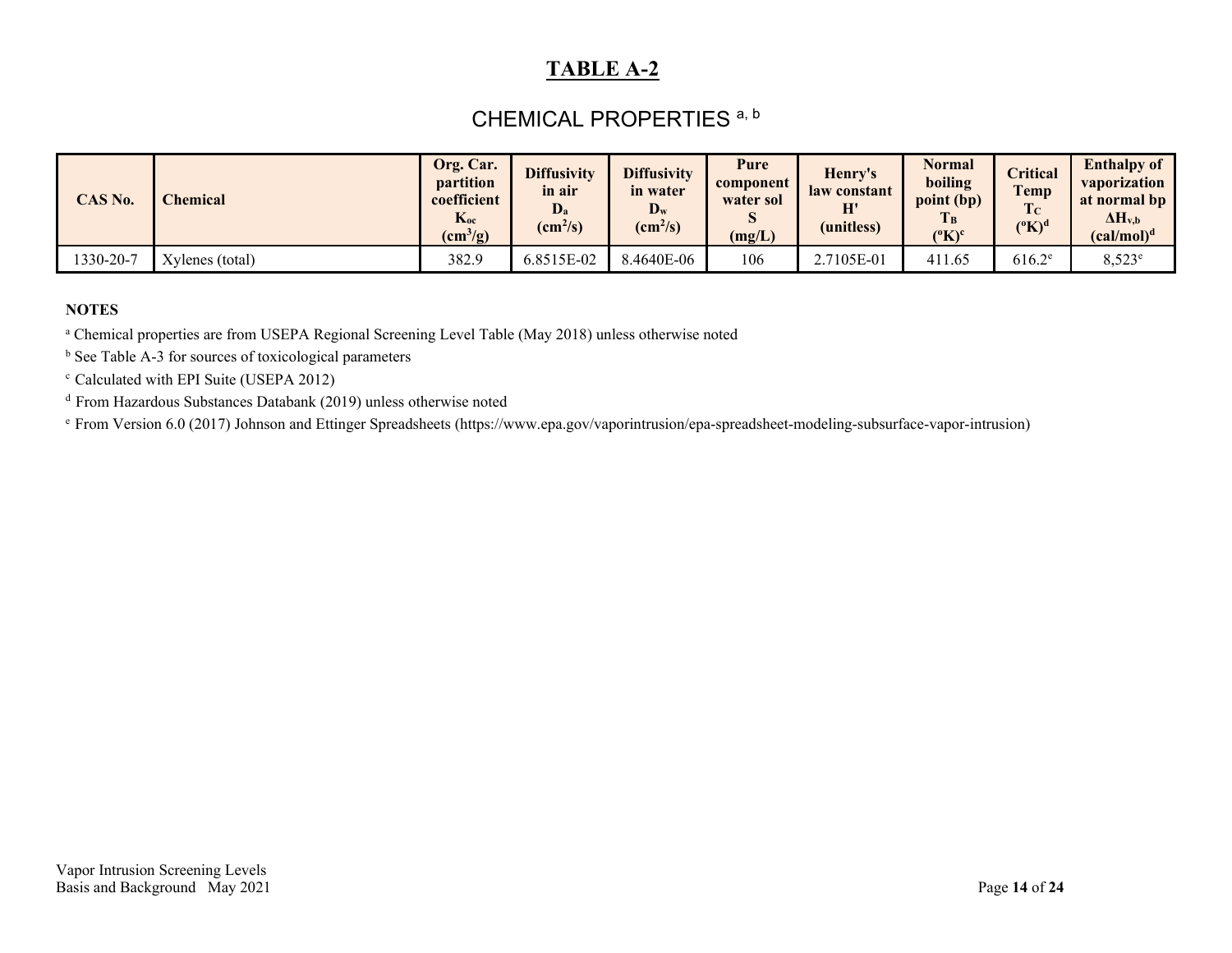### TOXICITY FACTOR INFORMATION

<span id="page-14-0"></span>

| <b>Chemical</b>                                     | CAS No.        | <b>Inhalation Unit Risk</b><br>(IVR)<br>$(\mu g/m^3)$ <sup>-1</sup> | <b>Source</b> | <b>Reference Concentration</b><br>(RfC)<br>$(mg/m^3)$ | <b>Source</b> |
|-----------------------------------------------------|----------------|---------------------------------------------------------------------|---------------|-------------------------------------------------------|---------------|
| Acetone (2-Propanone)                               | $67-64-1$      |                                                                     |               |                                                       |               |
| Benzene                                             | $71-43-2$      | 7.8E-06                                                             | <b>IRIS</b>   | 3.0E-02                                               | <b>IRIS</b>   |
| Bromodichloromethane (Dichlorobromomethane)         | $75 - 27 - 4$  |                                                                     |               | $\blacksquare$                                        |               |
| Bromoform                                           | $75 - 25 - 2$  | $\blacksquare$                                                      |               | $\blacksquare$                                        |               |
| Bromomethane (Methyl bromide)                       | 74-83-9        |                                                                     |               | 5.0E-03                                               | <b>IRIS</b>   |
| 2-Butanone (Methyl ethyl ketone) (MEK)              | 78-93-3        | $\blacksquare$                                                      |               | $5.0E + 00$                                           | <b>IRIS</b>   |
| Carbon disulfide                                    | $75 - 15 - 0$  |                                                                     |               | 7.0E-01                                               | <b>IRIS</b>   |
| Carbon tetrachloride                                | $56 - 23 - 5$  | 6.0E-06                                                             | <b>IRIS</b>   | $1.0E-01$                                             | <b>IRIS</b>   |
| Chlorobenzene                                       | 108-90-7       |                                                                     |               | 5.0E-02                                               | <b>PPRTV</b>  |
| Chloroethane (Ethyl chloride)                       | $75-00-3$      | $\sim$                                                              |               | $1.0E + 01$                                           | <b>IRIS</b>   |
| Chloroform                                          | 67-66-3        | $\blacksquare$                                                      |               | 9.8E-02                                               | <b>ATSDR</b>  |
| Chloromethane (Methyl chloride)                     | $74 - 87 - 3$  | $\blacksquare$                                                      |               | 9.0E-02                                               | <b>IRIS</b>   |
| Cyclohexane                                         | 110-82-7       |                                                                     |               | $6.0E + 00$                                           | <b>IRIS</b>   |
| Dibromochloromethane (Chlorodibromomethane)         | 124-48-1       |                                                                     |               |                                                       |               |
| 1,2-Dibromoethane (Ethylene dibromide)              | 106-93-4       | 6.0E-04                                                             | <b>IRIS</b>   | 9.0E-03                                               | <b>IRIS</b>   |
| 1,2-Dichlorobenzene (o-Dichlorobenzene)             | $95 - 50 - 1$  |                                                                     |               | 2.0E-01                                               | <b>HEAST</b>  |
| 1,4-Dichlorobenzene (p-Dichlorobenzene)             | 106-46-7       | $\blacksquare$                                                      |               | 8.0E-01                                               | <b>IRIS</b>   |
| Dichlorodifluoromethane (Freon 12)                  | $75 - 71 - 8$  | $\blacksquare$                                                      |               | $\blacksquare$                                        |               |
| 1.1-Dichloroethane                                  | $75 - 34 - 3$  | $\sim$                                                              |               | $\sim$                                                |               |
| 1,2-Dichloroethane                                  | $107 - 06 - 2$ | $\blacksquare$                                                      |               | 7.0E-03                                               | <b>PPRTV</b>  |
| 1,1-Dichloroethene (1,1-Dichloroethylene)           | $75 - 35 - 4$  |                                                                     |               | 2.0E-02                                               | IRIS/C        |
| 1,2-Dichloroethene (cis) (c-1,2-Dichloroethylene)   | 156-59-2       | $\blacksquare$                                                      |               | $\blacksquare$                                        |               |
| 1,2-Dichloroethene (trans) (t-1,2-Dichloroethylene) | 156-60-5       |                                                                     |               |                                                       |               |
| 1,2-Dichloropropane                                 | $78 - 87 - 5$  | 3.7E-06                                                             | <b>PPRTV</b>  | 4.0E-03                                               | <b>IRIS</b>   |
| 1,3-Dichloropropene (total)                         | 542-75-6       | 4.0E-06                                                             | <b>IRIS</b>   | 2.0E-02                                               | <b>IRIS</b>   |
| 1,4-Dioxane                                         | 123-91-1       | 5.0E-06                                                             | <b>IRIS</b>   | 3.0E-02                                               | <b>IRIS</b>   |
| Ethylbenzene                                        | $100 - 41 - 4$ | 2.5E-06                                                             | <b>CAL</b>    | $1.0E + 00$                                           | <b>IRIS</b>   |
| Hexachloro-1,3-butadiene                            | 87-68-3        | $\overline{\phantom{a}}$                                            |               |                                                       |               |
| n-Hexane                                            | 110-54-3       | $\blacksquare$                                                      |               | 7.0E-01                                               | <b>IRIS</b>   |
| Mercury (elemental)                                 | 7439-97-6      | $\blacksquare$                                                      |               | 3.0E-04                                               | <b>IRIS</b>   |

Vapor Intrusion Screening Levels Basis and Background May 2021 Page **15** of **24**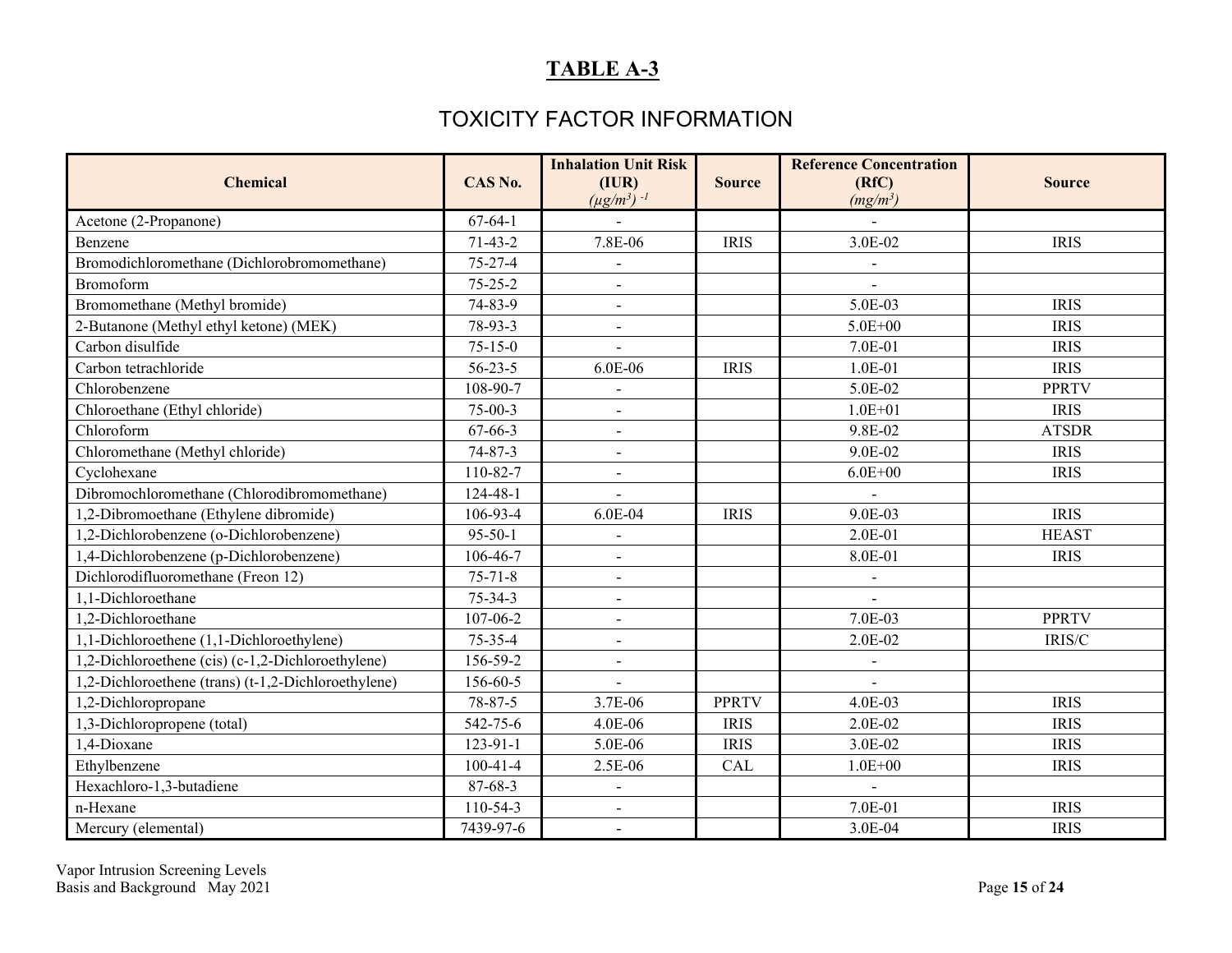### TOXICITY FACTOR INFORMATION

| <b>Chemical</b>                                  | CAS No.        | <b>Inhalation Unit Risk</b><br>(IVR)<br>$(\mu g/m^3)$ <sup>-1</sup> | <b>Source</b> | <b>Reference Concentration</b><br>(RfC)<br>$(mg/m^3)$ | <b>Source</b> |
|--------------------------------------------------|----------------|---------------------------------------------------------------------|---------------|-------------------------------------------------------|---------------|
| Methylene chloride (Dichloromethane)             | $75-09-2$      | 1.0E-08                                                             | <b>IRIS</b>   | 6.0E-01                                               | <b>IRIS</b>   |
| 4-Methyl-2-pentanone (MIBK)                      | $108 - 10 - 1$ |                                                                     |               | $3.0E + 00$                                           | <b>IRIS</b>   |
| Methyl tert-butyl ether (MTBE)                   | 1634-04-4      | $2.6E-07$                                                           | CAL           | $3.0E + 00$                                           | <b>IRIS</b>   |
| Naphthalene                                      | $91 - 20 - 3$  | 3.4E-05                                                             | CAL           | 3.0E-03                                               | <b>IRIS</b>   |
| Styrene                                          | $100 - 42 - 5$ |                                                                     |               | $1.0E + 00$                                           | <b>IRIS</b>   |
| 1,1,2,2-Tetrachloroethane                        | 79-34-5        |                                                                     |               |                                                       |               |
| Tetrachloroethene (PCE) (Tetrachloroethylene)    | 127-18-4       | 2.6E-07                                                             | <b>IRIS</b>   | 4.0E-02                                               | <b>IRIS</b>   |
| Toluene                                          | 108-88-3       |                                                                     |               | $5.0E + 00$                                           | <b>IRIS</b>   |
| 1,2,4-Trichlorobenzene                           | 120-82-1       | $\overline{\phantom{0}}$                                            |               | 2.00E-03                                              | <b>PPRTV</b>  |
| 1,1,1-Trichloroethane                            | $71-55-6$      | $\overline{\phantom{a}}$                                            |               | 5.0E+00                                               | <b>IRIS</b>   |
| 1,1,2-Trichloroethane                            | $79-00-5$      |                                                                     |               | $\overline{\phantom{a}}$                              |               |
| Trichloroethene (TCE) (Trichloroethylene)        | 79-01-6        | 4.1E-06                                                             | <b>IRIS</b>   | 2.0E-03                                               | <b>IRIS</b>   |
| Trichlorofluoromethane (Freon 11)                | 75-69-4        |                                                                     |               |                                                       |               |
| 1,1,2-Trichloro-1,2,2-trifluoroethane (Freon TF) | $76-13-1$      | $\overline{\phantom{a}}$                                            |               | $5.0E + 00$                                           | <b>PPRTV</b>  |
| 1,2,4-Trimethylbenzene                           | $95 - 63 - 6$  |                                                                     |               | 6.0E-02                                               | <b>IRIS</b>   |
| Vinyl chloride                                   | $75-01-4$      | 4.4E-06                                                             | <b>IRIS</b>   | 1.0E-01                                               | <b>IRIS</b>   |
| Xylenes (total)                                  | 1330-20-7      |                                                                     |               | 1.0E-01                                               | <b>IRIS</b>   |

#### **NOTES**

Toxicity factors are the same as those used to develop the NJDEP Indoor Air Remediation Standards. For additional information see N.J.A.C. 7:26D, Appendix 11, Table 3.

IRIS = USEPA Integrated Risk Information System.

CAL = CalEPA toxicity value.

HEAST = Health Effects Assessment Summary Tables.

PPRTV = EPA Provisional Peer Reviewed Toxicity Value.

ATSDR = Agency for Toxic Substances Disease Registry toxicity value.

 $C =$  NJDEP C-carcinogen policy: RfC includes an additional safety factor of 10

"-" = Not available.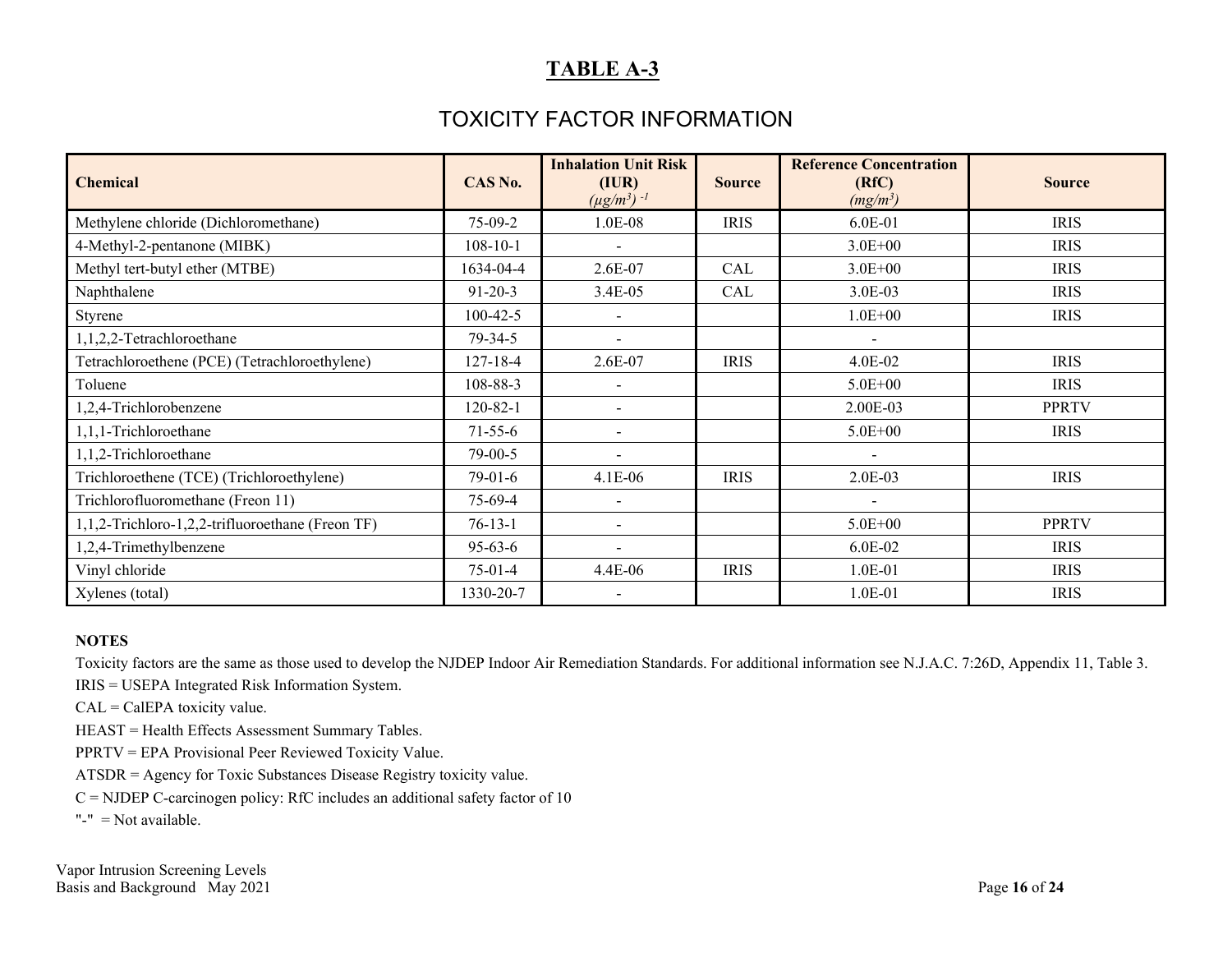## DERIVATION OF THE NJDEP VAPOR INTRUSION SOIL GAS SCREENING LEVELS (SGSL)

<span id="page-16-0"></span>

|                                             |                |                                   |                                                                    | Residential <sup>b</sup>                        |                                                                            | Nonresidential <sup>b</sup>                                |                                                                     |
|---------------------------------------------|----------------|-----------------------------------|--------------------------------------------------------------------|-------------------------------------------------|----------------------------------------------------------------------------|------------------------------------------------------------|---------------------------------------------------------------------|
| <b>Chemical</b>                             | CAS No.        | Cancer/<br>Noncancer <sup>a</sup> | <b>Method</b><br><b>TO-15</b><br><b>Reporting</b><br><b>Limits</b> | Health-Based<br>Soil Gas<br>Screening<br>Values | <b>Residential</b><br><b>Soil Gas</b><br><b>Screening</b><br><b>Levels</b> | Health-<br><b>Based Soil</b><br>Gas<br>Screening<br>Values | <b>Nonresidential</b><br><b>Soil Gas</b><br><b>Screening Levels</b> |
|                                             |                |                                   | $\mu g/m^3$                                                        | $\mu g/m^3$                                     | $\mu g/m^3$                                                                | $\mu g/m^3$                                                | $\mu g/m^3$                                                         |
| Acetone (2-Propanone)                       | $67 - 64 - 1$  |                                   | 120                                                                | $\overline{\phantom{a}}$                        | $\blacksquare$                                                             | $\overline{\phantom{a}}$                                   | $\overline{\phantom{a}}$                                            |
| Benzene                                     | $71-43-2$      | $\mathcal{C}$                     | 6.4                                                                | 18                                              | 18                                                                         | 79                                                         | 79                                                                  |
| Bromodichloromethane (Dichlorobromomethane) | $75 - 27 - 4$  |                                   | 13                                                                 | $\blacksquare$                                  | $\overline{\phantom{a}}$                                                   | $\blacksquare$                                             | $\qquad \qquad \blacksquare$                                        |
| Bromoform                                   | $75 - 25 - 2$  |                                   | 21                                                                 |                                                 | $\blacksquare$                                                             |                                                            |                                                                     |
| Bromomethane (Methyl bromide)               | 74-83-9        | ${\bf N}$                         | 7.8                                                                | 260                                             | 260                                                                        | 1,100                                                      | 1,100                                                               |
| 2-Butanone (Methyl ethyl ketone) (MEK)      | 78-93-3        | ${\bf N}$                         | 15                                                                 | 260,000                                         | 260,000                                                                    | 1,100,000                                                  | 1,100,000                                                           |
| Carbon disulfide                            | $75 - 15 - 0$  | ${\bf N}$                         | 16                                                                 | 36,000                                          | 36,000                                                                     | 150,000                                                    | 150,000                                                             |
| Carbon tetrachloride                        | $56 - 23 - 5$  | $\mathbf C$                       | 13                                                                 | 23                                              | 23                                                                         | 100                                                        | 100                                                                 |
| Chlorobenzene                               | 108-90-7       | ${\bf N}$                         | 9.2                                                                | 2,600                                           | 2,600                                                                      | 11,000                                                     | 11,000                                                              |
| Chloroethane (Ethyl chloride)               | $75-00-3$      | ${\bf N}$                         | 13                                                                 | 520,000                                         | 520,000                                                                    | 2,200,000                                                  | 2,200,000                                                           |
| Chloroform                                  | 67-66-3        | ${\bf N}$                         | 9.8                                                                | 5,100                                           | 5,100                                                                      | 21,000                                                     | 21,000                                                              |
| Chloromethane (Methyl chloride)             | $74 - 87 - 3$  | ${\bf N}$                         | 10                                                                 | 4,700                                           | 4,700                                                                      | 20,000                                                     | 20,000                                                              |
| Cyclohexane                                 | 110-82-7       | ${\bf N}$                         | 6.9                                                                | 310,000                                         | 310,000                                                                    | 1,300,000                                                  | 1,300,000                                                           |
| Dibromochloromethane (Chlorodibromomethane) | $124 - 48 - 1$ |                                   | 17                                                                 |                                                 |                                                                            |                                                            |                                                                     |
| 1,2-Dibromoethane (Ethylene dibromide)      | 106-93-4       | $\mathcal{C}$                     | 15                                                                 | 0.23                                            | 15                                                                         | 1.0                                                        | 15                                                                  |
| 1,2-Dichlorobenzene (o-Dichlorobenzene)     | $95 - 50 - 1$  | ${\bf N}$                         | 12                                                                 | 10,000                                          | 10,000                                                                     | 44,000                                                     | 44,000                                                              |
| 1,4-Dichlorobenzene (p-Dichlorobenzene)     | 106-46-7       | ${\bf N}$                         | 12                                                                 | 42,000                                          | 42,000                                                                     | 180,000                                                    | 180,000                                                             |
| Dichlorodifluoromethane (Freon 12)          | $75 - 71 - 8$  |                                   | 25                                                                 |                                                 | $\overline{\phantom{a}}$                                                   | $\blacksquare$                                             |                                                                     |
| 1,1-Dichloroethane                          | $75 - 34 - 3$  |                                   | 8.1                                                                |                                                 | $\overline{\phantom{a}}$                                                   |                                                            |                                                                     |
| 1,2-Dichloroethane                          | 107-06-2       | ${\bf N}$                         | 8.1                                                                | 360                                             | 360                                                                        | 1,500                                                      | 1,500                                                               |
| 1,1-Dichloroethene (1,1-Dichloroethylene)   | $75 - 35 - 4$  | ${\bf N}$                         | 7.9                                                                | 1,000                                           | 1,000                                                                      | 4,400                                                      | 4,400                                                               |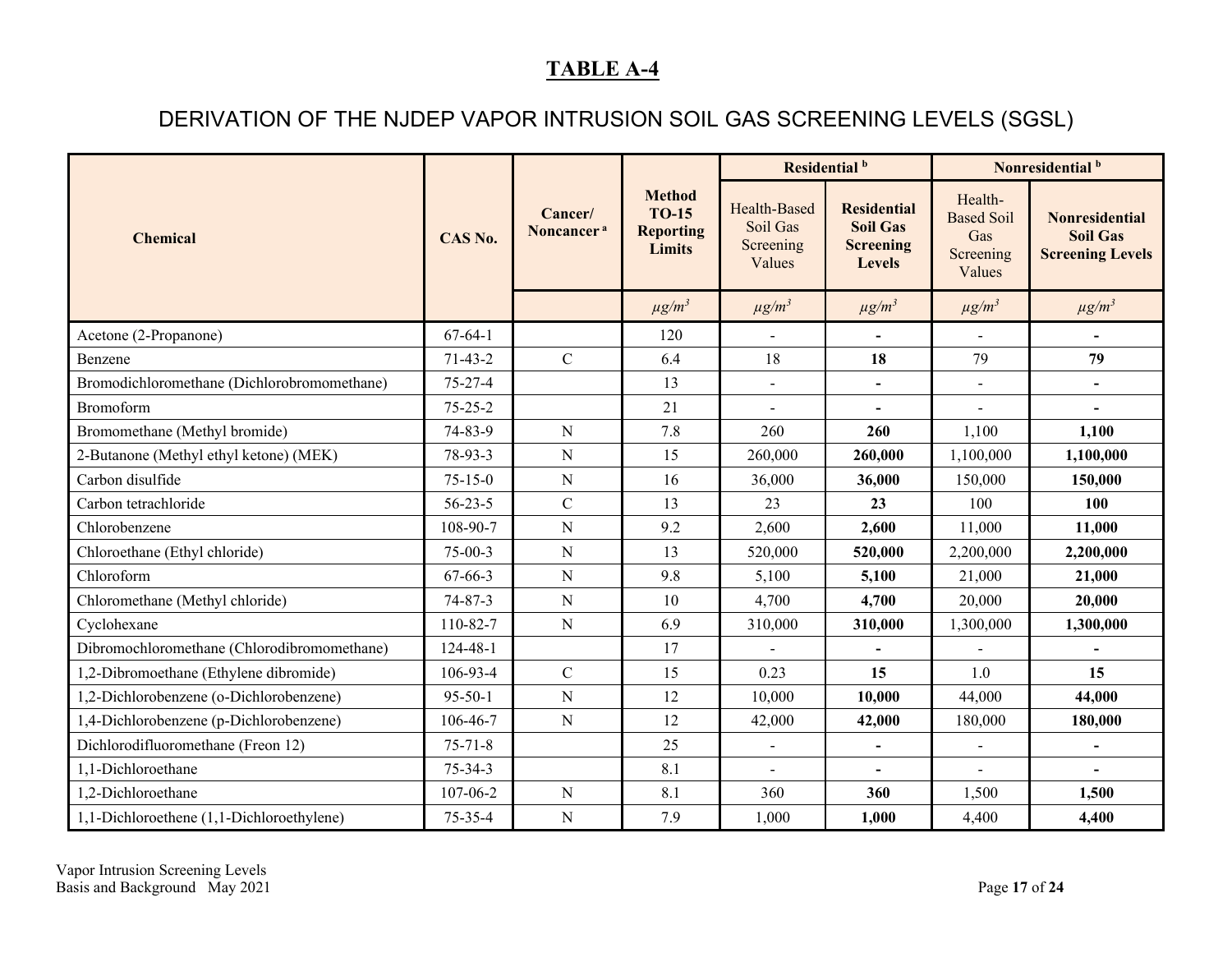## DERIVATION OF THE NJDEP VAPOR INTRUSION SOIL GAS SCREENING LEVELS (SGSL)

|                                                     |                |                                   |                                                             | Residential <sup>b</sup>                        |                                                                            | Nonresidential <sup>b</sup>                                |                                                                     |
|-----------------------------------------------------|----------------|-----------------------------------|-------------------------------------------------------------|-------------------------------------------------|----------------------------------------------------------------------------|------------------------------------------------------------|---------------------------------------------------------------------|
| <b>Chemical</b>                                     | CAS No.        | Cancer/<br>Noncancer <sup>a</sup> | <b>Method</b><br><b>TO-15</b><br><b>Reporting</b><br>Limits | Health-Based<br>Soil Gas<br>Screening<br>Values | <b>Residential</b><br><b>Soil Gas</b><br><b>Screening</b><br><b>Levels</b> | Health-<br><b>Based Soil</b><br>Gas<br>Screening<br>Values | <b>Nonresidential</b><br><b>Soil Gas</b><br><b>Screening Levels</b> |
|                                                     |                |                                   | $\mu g/m^3$                                                 | $\mu g/m^3$                                     | $\mu g/m^3$                                                                | $\mu g/m^3$                                                | $\mu g/m^3$                                                         |
| 1,2-Dichloroethene (cis) (c-1,2-Dichloroethylene)   | 156-59-2       |                                   | 7.9                                                         | $\blacksquare$                                  | $\overline{\phantom{a}}$                                                   | $\blacksquare$                                             |                                                                     |
| 1,2-Dichloroethene (trans) (t-1,2-Dichloroethylene) | 156-60-5       |                                   | 7.9                                                         | $\overline{\phantom{a}}$                        | $\overline{\phantom{a}}$                                                   | $\overline{a}$                                             | $\overline{\phantom{a}}$                                            |
| 1,2-Dichloropropane                                 | $78 - 87 - 5$  | $\mathbf C$                       | 9.2                                                         | 38                                              | 38                                                                         | 170                                                        | 170                                                                 |
| 1,3-Dichloropropene (total)                         | 542-75-6       | $\mathcal{C}$                     | 9.1                                                         | 35                                              | 35                                                                         | 150                                                        | 150                                                                 |
| 1,4-Dioxane                                         | 123-91-1       | $\mathbf C$                       | 7.2                                                         | 28                                              | 28                                                                         | 120                                                        | 120                                                                 |
| Ethylbenzene                                        | $100-41-4$     | $\mathbf C$                       | 8.7                                                         | 56                                              | 56                                                                         | 250                                                        | 250                                                                 |
| Hexachloro-1,3-butadiene                            | 87-68-3        |                                   | 21                                                          | $\overline{a}$                                  | $\blacksquare$                                                             | $\mathbf{r}$                                               | $\blacksquare$                                                      |
| n-Hexane                                            | $110-54-3$     | ${\bf N}$                         | 7.0                                                         | 36,000                                          | 36,000                                                                     | 150,000                                                    | 150,000                                                             |
| Mercury (elemental)                                 | 7439-97-6      | ${\bf N}$                         |                                                             |                                                 |                                                                            |                                                            |                                                                     |
| Methylene chloride (Dichloromethane)                | 75-09-2        | $\mathcal{C}$                     | 17                                                          | 14,000                                          | 14,000                                                                     | 61,000                                                     | 61,000                                                              |
| 4-Methyl-2-pentanone (MIBK)                         | $108 - 10 - 1$ | ${\bf N}$                         | 20                                                          | 160,000                                         | 160,000                                                                    | 660,000                                                    | 660,000                                                             |
| Methyl tert-butyl ether (MTBE)                      | 1634-04-4      | $\mathcal{C}$                     | 7.2                                                         | 540                                             | 540                                                                        | 2,400                                                      | 2,400                                                               |
| Naphthalene                                         | $91 - 20 - 3$  | $\mathsf{C}$                      | 26                                                          | 4.1                                             | 26                                                                         | 18                                                         | 26                                                                  |
| Styrene                                             | $100 - 42 - 5$ | ${\bf N}$                         | 8.5                                                         | 52,000                                          | 52,000                                                                     | 220,000                                                    | 220,000                                                             |
| 1,1,2,2-Tetrachloroethane                           | 79-34-5        |                                   | 14                                                          |                                                 |                                                                            |                                                            |                                                                     |
| Tetrachloroethene (PCE) (Tetrachloroethylene)       | $127 - 18 - 4$ | $\mathcal{C}$                     | 14                                                          | 540                                             | 540                                                                        | 2,400                                                      | 2,400                                                               |
| Toluene                                             | 108-88-3       | ${\bf N}$                         | 7.5                                                         | 260,000                                         | 260,000                                                                    | 1,100,000                                                  | 1,100,000                                                           |
| 1,2,4-Trichlorobenzene                              | $120 - 82 - 1$ | ${\bf N}$                         | 37                                                          | 100                                             | 100                                                                        | 440                                                        | 440                                                                 |
| 1,1,1-Trichloroethane                               | $71 - 55 - 6$  | ${\bf N}$                         | 11                                                          | 260,000                                         | 260,000                                                                    | 1,100,000                                                  | 1,100,000                                                           |
| 1,1,2-Trichloroethane                               | 79-00-5        |                                   | 11                                                          |                                                 | $\overline{\phantom{a}}$                                                   |                                                            |                                                                     |
| Trichloroethene (TCE) (Trichloroethylene)           | $79-01-6$      | $\mathsf{C}$                      | 11                                                          | 34                                              | 34                                                                         | 150                                                        | 150                                                                 |
| Trichlorofluoromethane (Freon 11)                   | 75-69-4        |                                   | 11                                                          | $\blacksquare$                                  | $\overline{\phantom{a}}$                                                   | $\overline{\phantom{a}}$                                   | $\overline{\phantom{a}}$                                            |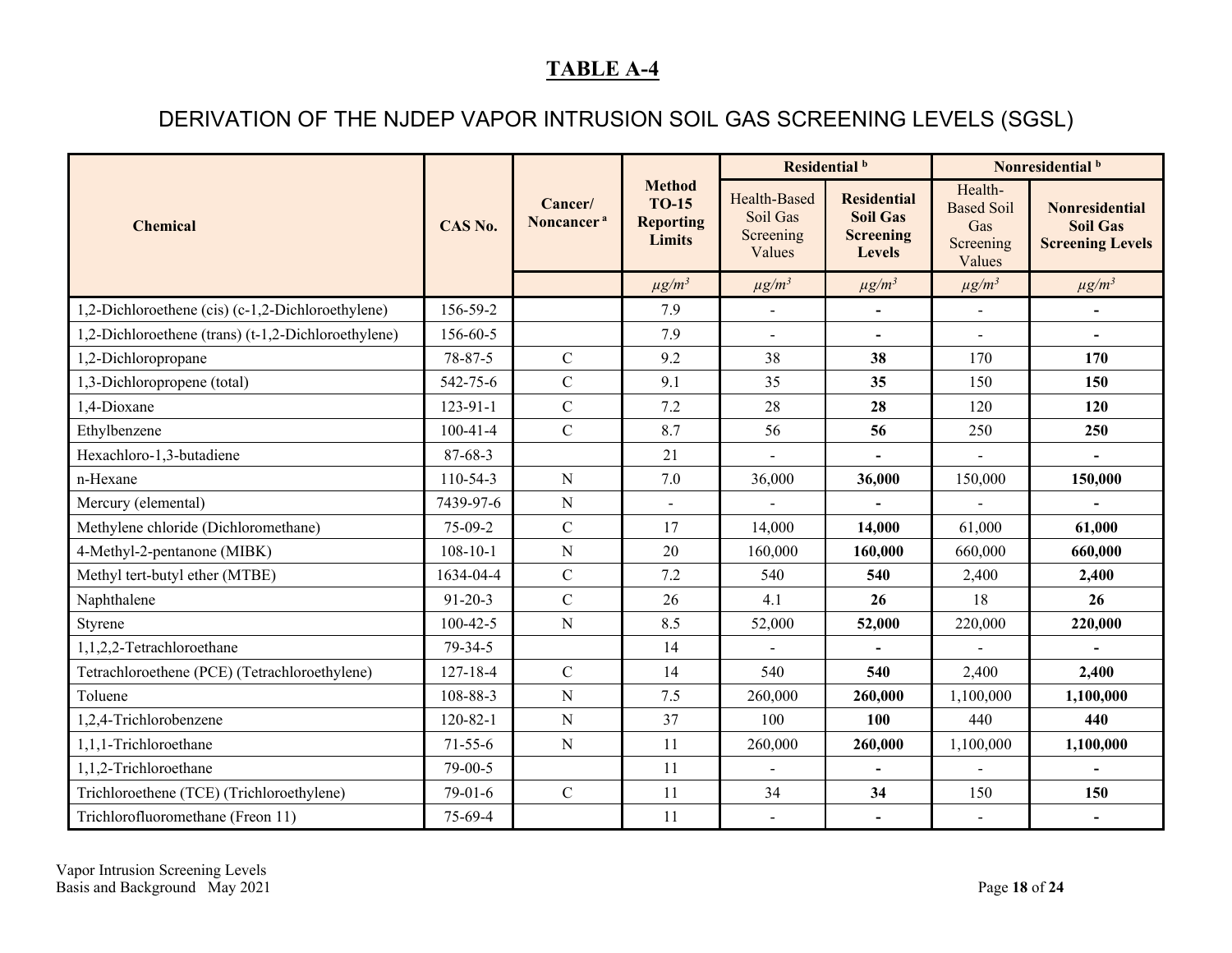## DERIVATION OF THE NJDEP VAPOR INTRUSION SOIL GAS SCREENING LEVELS (SGSL)

|                                                     |           |                                   |                                                             |                                                 | Residential b                                                              | Nonresidential <sup>b</sup>                                |                                                                     |
|-----------------------------------------------------|-----------|-----------------------------------|-------------------------------------------------------------|-------------------------------------------------|----------------------------------------------------------------------------|------------------------------------------------------------|---------------------------------------------------------------------|
| <b>Chemical</b>                                     | CAS No.   | Cancer/<br>Noncancer <sup>a</sup> | <b>Method</b><br><b>TO-15</b><br><b>Reporting</b><br>Limits | Health-Based<br>Soil Gas<br>Screening<br>Values | <b>Residential</b><br><b>Soil Gas</b><br><b>Screening</b><br><b>Levels</b> | Health-<br><b>Based Soil</b><br>Gas<br>Screening<br>Values | <b>Nonresidential</b><br><b>Soil Gas</b><br><b>Screening Levels</b> |
|                                                     |           |                                   | $\mu g/m^3$                                                 | $\mu g/m^3$                                     | $\mu g/m^3$                                                                | $\mu g/m^3$                                                | $\mu g/m^3$                                                         |
| $1,1,2$ -Trichloro-1,2,2-trifluoroethane (Freon TF) | $76-13-1$ | N                                 | 15                                                          | 260,000                                         | 260,000                                                                    | 1,100,000                                                  | 1,100,000                                                           |
| 1,2,4-Trimethylbenzene                              | 95-63-6   | N                                 | 9.8                                                         | 3,100                                           | 3.100                                                                      | 13,000                                                     | 13,000                                                              |
| Vinyl chloride                                      | $75-01-4$ | $\mathbf{C}$                      | 5.1                                                         | 32                                              | 32                                                                         | 140                                                        | 140                                                                 |
| Xylenes (total)                                     | 1330-20-7 | N                                 | 8.7                                                         | 5,200                                           | 5,200                                                                      | 22,000                                                     | 22,000                                                              |

#### **NOTES**

<sup>a</sup> Value based on cancer (C) or noncancer (N) effects.

<sup>b</sup> The Soil Gas Screening Level is the higher of the health-based soil gas value (determined by dividing the unrounded Indoor Air Remediation Standards human health-based indoor air criteria by 0.02) and the analytical reporting limit.

"-" = Not available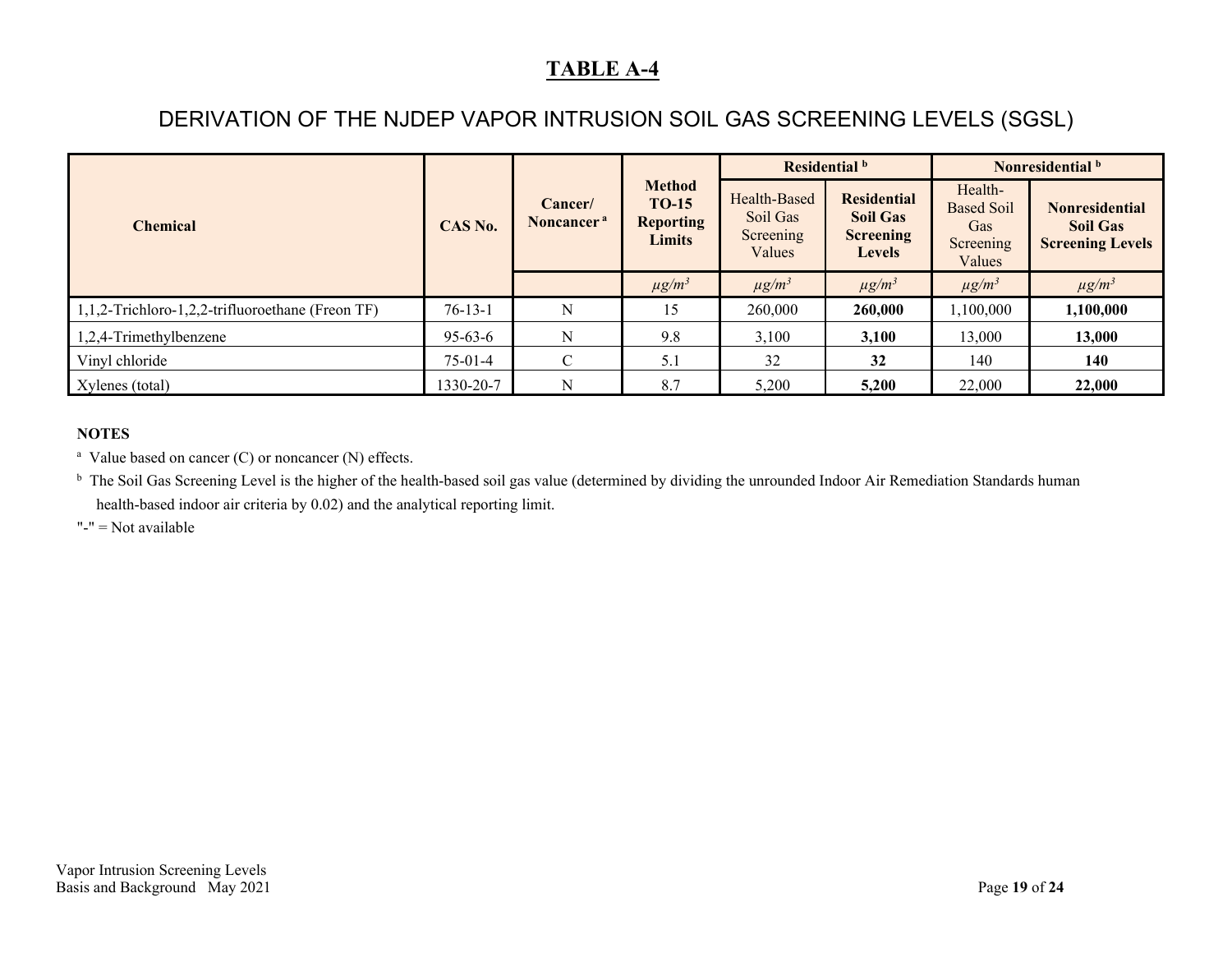### DERIVATION OF THE NJDEP VAPOR INTRUSION RAPID ACTION LEVELS

<span id="page-19-0"></span>

| <b>Chemical</b>                             | CAS No.       |                                                                                     | Residential <sup>a</sup>                                                    |                                                                          |                                                    | Nonresidential <sup>a</sup>                                                        |                                                                          |                                                       |
|---------------------------------------------|---------------|-------------------------------------------------------------------------------------|-----------------------------------------------------------------------------|--------------------------------------------------------------------------|----------------------------------------------------|------------------------------------------------------------------------------------|--------------------------------------------------------------------------|-------------------------------------------------------|
|                                             |               | <b>Method</b><br><b>TO-15</b><br><b>Reporting</b><br><b>Limits</b><br>$(\mu g/m^3)$ | Carcinogenic<br>Indoor Air<br>Human<br>Health-<br><b>Based</b><br>Criterion | Noncarcinogenic<br>Indoor Air<br>Human Health-<br><b>Based Criterion</b> | <b>Residential</b><br><b>Rapid Action</b><br>Level | Carcinogenic<br><b>Indoor Air</b><br>Human<br>Health-<br><b>Based</b><br>Criterion | Noncarcinogenic<br>Indoor Air<br>Human Health-<br><b>Based Criterion</b> | <b>Nonresidential</b><br><b>Rapid Action</b><br>Level |
|                                             |               | $\mu g/m^3$                                                                         | $\mu g/m^3$                                                                 | $\mu g/m^3$                                                              | $\mu g/m^3$                                        | $\mu g/m^3$                                                                        | $\mu g/m^3$                                                              | $\mu g/m^3$                                           |
| Acetone (2-Propanone)                       | $67-64-1$     | 12                                                                                  | $\blacksquare$                                                              | $\blacksquare$                                                           | $\blacksquare$                                     | $\blacksquare$                                                                     | $\sim$                                                                   | $\overline{\phantom{a}}$                              |
| Benzene                                     | $71-43-2$     | 0.64                                                                                | 0.36                                                                        | 31                                                                       | 36                                                 | 1.6                                                                                | 130                                                                      | 160                                                   |
| Bromodichloromethane (Dichlorobromomethane) | $75 - 27 - 4$ | 1.3                                                                                 | $\blacksquare$                                                              | $\blacksquare$                                                           |                                                    | $\overline{\phantom{a}}$                                                           | $\blacksquare$                                                           | $\overline{\phantom{a}}$                              |
| Bromoform                                   | $75 - 25 - 2$ | 2.1                                                                                 | $\overline{a}$                                                              | $\sim$                                                                   | $\blacksquare$                                     | $\blacksquare$                                                                     | $\sim$                                                                   | $\blacksquare$                                        |
| Bromomethane (Methyl bromide)               | 74-83-9       | 0.78                                                                                | $\overline{a}$                                                              | 5.2                                                                      | 10                                                 | $\blacksquare$                                                                     | 22                                                                       | 44                                                    |
| 2-Butanone (Methyl ethyl ketone) (MEK)      | 78-93-3       | 1.5                                                                                 | $\overline{a}$                                                              | 5,200                                                                    | 10,000                                             | $\overline{a}$                                                                     | 22,000                                                                   | 44,000                                                |
| Carbon disulfide                            | $75 - 15 - 0$ | 1.6                                                                                 | $\overline{a}$                                                              | 730                                                                      | 1,500                                              | $\overline{a}$                                                                     | 3,100                                                                    | 6,200                                                 |
| Carbon tetrachloride                        | $56 - 23 - 5$ | 1.3                                                                                 | 0.47                                                                        | 100                                                                      | 47                                                 | 2.0                                                                                | 440                                                                      | 200                                                   |
| Chlorobenzene                               | 108-90-7      | 0.92                                                                                | $\overline{a}$                                                              | 52                                                                       | 100                                                |                                                                                    | 220                                                                      | 440                                                   |
| Chloroethane (Ethyl chloride)               | $75 - 00 - 3$ | 1.3                                                                                 | $\overline{a}$                                                              | 10,000                                                                   | 20,000                                             | $\blacksquare$                                                                     | 44,000                                                                   | 88,000                                                |
| Chloroform                                  | 67-66-3       | 0.98                                                                                |                                                                             | 100                                                                      | 200                                                | $\blacksquare$                                                                     | 430                                                                      | 860                                                   |
| Chloromethane (Methyl chloride)             | $74 - 87 - 3$ | 1.0                                                                                 | $\overline{a}$                                                              | 94                                                                       | 190                                                | $\overline{a}$                                                                     | 390                                                                      | 780                                                   |
| Cyclohexane                                 | 110-82-7      | 0.69                                                                                | $\overline{a}$                                                              | 6,300                                                                    | 13,000                                             | $\blacksquare$                                                                     | 26,000                                                                   | 52,000                                                |
| Dibromochloromethane (Chlorodibromomethane) | 124-48-1      | 1.7                                                                                 |                                                                             |                                                                          |                                                    |                                                                                    |                                                                          |                                                       |
| 1,2-Dibromoethane (Ethylene dibromide)      | 106-93-4      | 1.5                                                                                 | 0.0047                                                                      | 9.4                                                                      | 1.5                                                | 0.020                                                                              | 39                                                                       | 2.0                                                   |
| 1,2-Dichlorobenzene (o-Dichlorobenzene)     | $95 - 50 - 1$ | 1.2                                                                                 | $\blacksquare$                                                              | 210                                                                      | 420                                                | $\blacksquare$                                                                     | 880                                                                      | 1,800                                                 |
| 1,4-Dichlorobenzene (p-Dichlorobenzene)     | 106-46-7      | 1.2                                                                                 | $\overline{a}$                                                              | 830                                                                      | 1,700                                              | $\overline{a}$                                                                     | 3,500                                                                    | 7,000                                                 |
| Dichlorodifluoromethane (Freon 12)          | $75 - 71 - 8$ | 2.5                                                                                 | $\blacksquare$                                                              | $\blacksquare$                                                           | $\blacksquare$                                     | $\overline{\phantom{0}}$                                                           | $\blacksquare$                                                           |                                                       |
| 1,1-Dichloroethane                          | $75 - 34 - 3$ | 0.81                                                                                | $\overline{a}$                                                              | $\overline{\phantom{a}}$                                                 | $\overline{\phantom{0}}$                           | $\overline{a}$                                                                     | $\overline{a}$                                                           | $\blacksquare$                                        |
| 1,2-Dichloroethane                          | 107-06-2      | 0.81                                                                                |                                                                             | 7.3                                                                      | 15                                                 |                                                                                    | 31                                                                       | 62                                                    |
| 1,1-Dichloroethene (1,1-Dichloroethylene)   | $75 - 35 - 4$ | 0.79                                                                                | $\blacksquare$                                                              | 21                                                                       | 42                                                 | $\overline{a}$                                                                     | 88                                                                       | 180                                                   |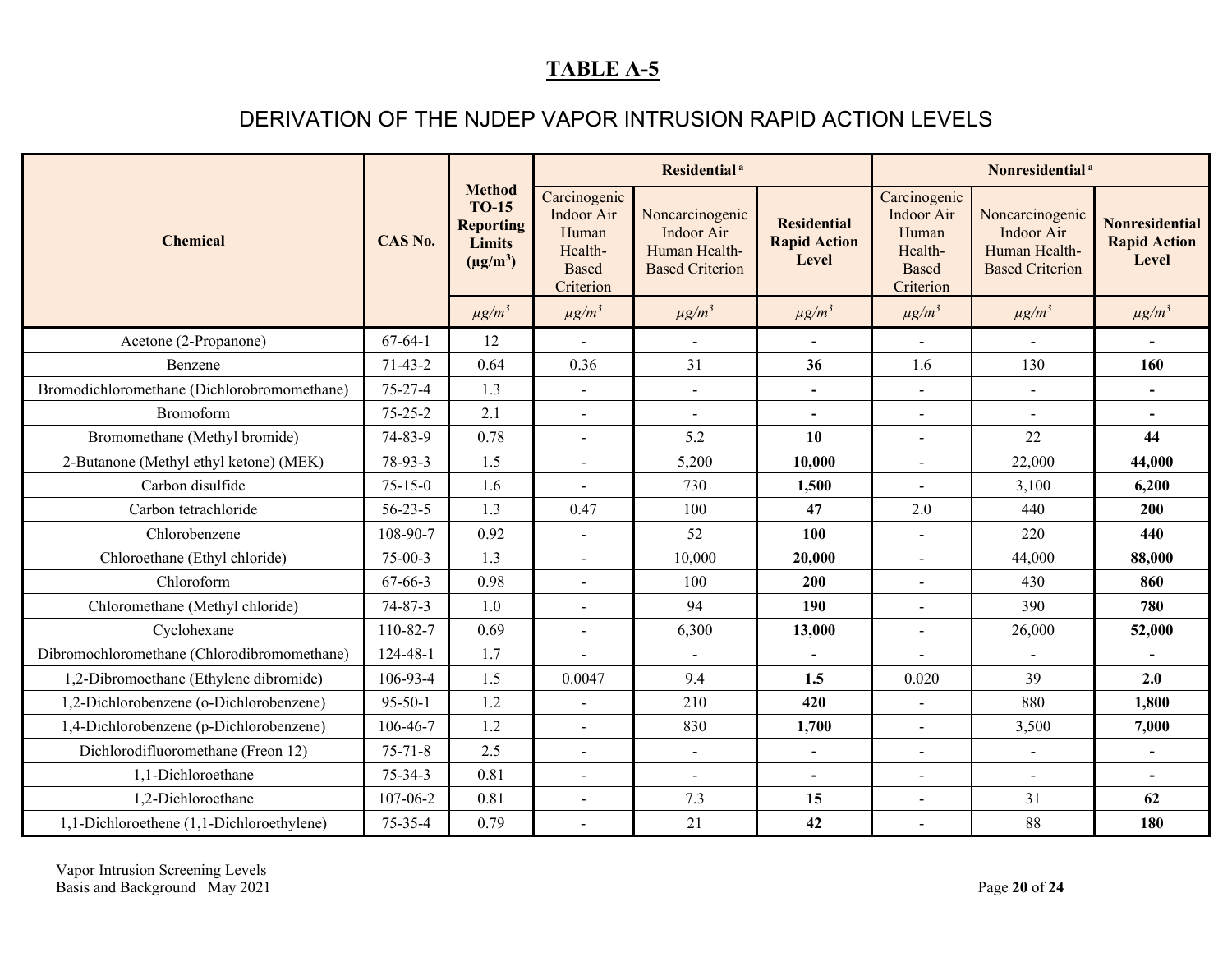### DERIVATION OF THE NJDEP VAPOR INTRUSION RAPID ACTION LEVELS

| <b>Chemical</b>                                     | CAS No.        |                                                                                     | Residential <sup>a</sup>                                                    |                                                                                 |                                                    | Nonresidential <sup>a</sup>                                                        |                                                                          |                                                       |
|-----------------------------------------------------|----------------|-------------------------------------------------------------------------------------|-----------------------------------------------------------------------------|---------------------------------------------------------------------------------|----------------------------------------------------|------------------------------------------------------------------------------------|--------------------------------------------------------------------------|-------------------------------------------------------|
|                                                     |                | <b>Method</b><br><b>TO-15</b><br><b>Reporting</b><br><b>Limits</b><br>$(\mu g/m^3)$ | Carcinogenic<br>Indoor Air<br>Human<br>Health-<br><b>Based</b><br>Criterion | Noncarcinogenic<br><b>Indoor Air</b><br>Human Health-<br><b>Based Criterion</b> | <b>Residential</b><br><b>Rapid Action</b><br>Level | Carcinogenic<br><b>Indoor Air</b><br>Human<br>Health-<br><b>Based</b><br>Criterion | Noncarcinogenic<br>Indoor Air<br>Human Health-<br><b>Based Criterion</b> | <b>Nonresidential</b><br><b>Rapid Action</b><br>Level |
|                                                     |                | $\mu g/m^3$                                                                         | $\mu g/m^3$                                                                 | $\mu g/m^3$                                                                     | $\mu g/m^3$                                        | $\mu g/m^3$                                                                        | $\mu g/m^3$                                                              | $\mu g/m^3$                                           |
| 1,2-Dichloroethene (cis) (c-1,2-Dichloroethylene)   | 159-59-2       | 0.79                                                                                |                                                                             |                                                                                 |                                                    |                                                                                    |                                                                          |                                                       |
| 1,2-Dichloroethene (trans) (t-1,2-Dichloroethylene) | 156-60-5       | 0.79                                                                                |                                                                             | $\blacksquare$                                                                  |                                                    | $\blacksquare$                                                                     |                                                                          | $\blacksquare$                                        |
| 1,2-Dichloropropane                                 | 78-87-5        | 0.92                                                                                | 0.76                                                                        | 4.2                                                                             | 8.4                                                | 3.3                                                                                | 18                                                                       | 36                                                    |
| 1,3-Dichloropropene (total)                         | 542-75-6       | 0.91                                                                                | 0.70                                                                        | 21                                                                              | 42                                                 | 3.1                                                                                | 88                                                                       | 180                                                   |
| 1,4-Dioxane                                         | $123 - 91 - 1$ | 0.72                                                                                | 0.56                                                                        | 31                                                                              | 56                                                 | 2.5                                                                                | 130                                                                      | 250                                                   |
| Ethylbenzene                                        | $100-41-4$     | 0.87                                                                                | 1.1                                                                         | 1,000                                                                           | 110                                                | 4.9                                                                                | 4,400                                                                    | 490                                                   |
| Hexachloro-1,3-butadiene                            | 87-68-3        | 2.1                                                                                 | $\overline{a}$                                                              | $\blacksquare$                                                                  |                                                    | $\blacksquare$                                                                     |                                                                          | $\blacksquare$                                        |
| n-Hexane                                            | 110-54-3       | 0.70                                                                                |                                                                             | 730                                                                             | 1,500                                              | $\sim$                                                                             | 3,100                                                                    | 6,200                                                 |
| Mercury (elemental) $b$                             | 7439-97-6      | 1.0                                                                                 | $\overline{a}$                                                              | 0.31                                                                            | 1.0                                                |                                                                                    | 1.3                                                                      | 2.6                                                   |
| Methylene chloride (Dichloromethane)                | 75-09-2        | 1.7                                                                                 | 280                                                                         | 630                                                                             | 1,300                                              | 1,200                                                                              | 2,600                                                                    | 5,200                                                 |
| 4-Methyl-2-pentanone (MIBK)                         | $108 - 10 - 1$ | 2.0                                                                                 |                                                                             | 3,100                                                                           | 6,200                                              |                                                                                    | 13,000                                                                   | 26,000                                                |
| Methyl tert-butyl ether (MTBE)                      | 1634-04-4      | 0.72                                                                                | 11                                                                          | 3,100                                                                           | 1,100                                              | 47                                                                                 | 13,000                                                                   | 4,700                                                 |
| Naphthalene                                         | $91 - 20 - 3$  | 2.6                                                                                 | 0.083                                                                       | 3.1                                                                             | 6.2                                                | 0.36                                                                               | 13                                                                       | 26                                                    |
| Styrene                                             | $100-42-5$     | 0.85                                                                                | $\overline{a}$                                                              | 1,000                                                                           | 2,000                                              |                                                                                    | 4,400                                                                    | 8,800                                                 |
| 1,1,2,2-Tetrachloroethane                           | 79-34-5        | 1.4                                                                                 | $\sim$                                                                      | $\blacksquare$                                                                  |                                                    | $\blacksquare$                                                                     | $\blacksquare$                                                           |                                                       |
| Tetrachloroethene (PCE) (Tetrachloroethylene)       | $127 - 18 - 4$ | 1.4                                                                                 | 11                                                                          | 42                                                                              | 84                                                 | 47                                                                                 | 180                                                                      | 360                                                   |
| Toluene                                             | 108-88-3       | 0.75                                                                                | $\overline{a}$                                                              | 5,200                                                                           | 10,000                                             | $\sim$                                                                             | 22,000                                                                   | 44,000                                                |
| 1,2,4-Trichlorobenzene                              | $120 - 82 - 1$ | 3.7                                                                                 | $\overline{a}$                                                              | 2.1                                                                             | 4.2                                                | $\overline{a}$                                                                     | 8.8                                                                      | 18                                                    |
| 1,1,1-Trichloroethane                               | $71 - 55 - 6$  | 1.1                                                                                 | $\overline{a}$                                                              | 5,200                                                                           | 10,000                                             | $\overline{\phantom{a}}$                                                           | 22,000                                                                   | 44,000                                                |
| 1,1,2-Trichloroethane                               | $79 - 00 - 5$  | 1.1                                                                                 |                                                                             | $\mathbf{r}$                                                                    |                                                    | $\overline{a}$                                                                     | $\overline{a}$                                                           |                                                       |
| Trichloroethene (TCE) (Trichloroethylene)           | 79-01-6        | 1.1                                                                                 | 0.68                                                                        | 2.1                                                                             | 4.2                                                | 3.0                                                                                | $8.8\,$                                                                  | 18                                                    |
| Trichlorofluoromethane (Freon 11)                   | 75-69-4        | 1.1                                                                                 | $\blacksquare$                                                              | $\sim$                                                                          | $\overline{\phantom{a}}$                           | $\overline{\phantom{a}}$                                                           | $\overline{\phantom{a}}$                                                 |                                                       |

Vapor Intrusion Screening Levels Basis and Background May 2021 Page **21** of **24**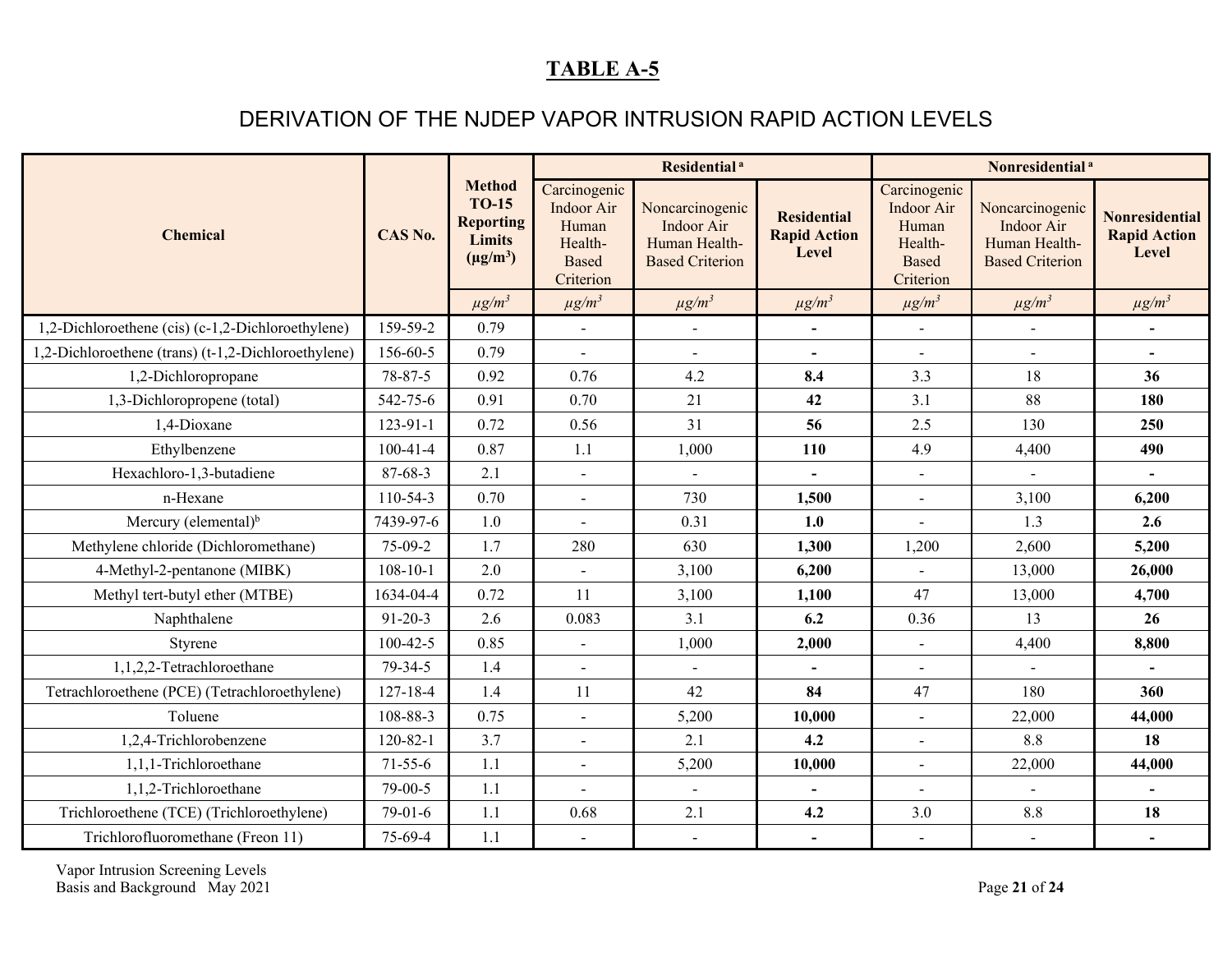### DERIVATION OF THE NJDEP VAPOR INTRUSION RAPID ACTION LEVELS

| <b>Chemical</b>                                  | CAS No.       | <b>Method</b><br><b>TO-15</b><br><b>Reporting</b><br><b>Limits</b><br>$(\mu g/m^3)$ |                                                                      | Residential <sup>a</sup>                                                 |                                                    | Nonresidential <sup>a</sup>                                                 |                                                                          |                                                              |  |
|--------------------------------------------------|---------------|-------------------------------------------------------------------------------------|----------------------------------------------------------------------|--------------------------------------------------------------------------|----------------------------------------------------|-----------------------------------------------------------------------------|--------------------------------------------------------------------------|--------------------------------------------------------------|--|
|                                                  |               |                                                                                     | Carcinogenic<br>Indoor Air<br>Human<br>Health-<br>Based<br>Criterion | Noncarcinogenic<br>Indoor Air<br>Human Health-<br><b>Based Criterion</b> | <b>Residential</b><br><b>Rapid Action</b><br>Level | Carcinogenic<br>Indoor Air<br>Human<br>Health-<br><b>Based</b><br>Criterion | Noncarcinogenic<br>Indoor Air<br>Human Health-<br><b>Based Criterion</b> | <b>Nonresidential</b><br><b>Rapid Action</b><br><b>Level</b> |  |
|                                                  |               | $\mu g/m^3$                                                                         | $\mu g/m^3$                                                          | $\mu g/m^3$                                                              | $\mu g/m^3$                                        | $\mu g/m^3$                                                                 | $\mu g/m^3$                                                              | $\mu g/m^3$                                                  |  |
| 1,1,2-Trichloro-1,2,2-trifluoroethane (Freon TF) | $76 - 13 - 1$ | 1.5                                                                                 |                                                                      | 5,200                                                                    | 10,000                                             |                                                                             | 22,000                                                                   | 44,000                                                       |  |
| 1,2,4-Trimethylbenzene                           | $95 - 63 - 6$ | 0.98                                                                                | $\blacksquare$                                                       | 63                                                                       | 130                                                |                                                                             | 260                                                                      | 520                                                          |  |
| Vinyl chloride                                   | $75-01-4$     | 0.51                                                                                | 0.64                                                                 | 100                                                                      | 64                                                 | 2.8                                                                         | 440                                                                      | 280                                                          |  |
| Xylenes (total)                                  | 1330-20-7     | 0.87                                                                                |                                                                      | 100                                                                      | 200                                                |                                                                             | 440                                                                      | 880                                                          |  |

#### **NOTES**

<sup>a</sup> The Rapid Action Level is the higher of the health-based criterion (determined as the lower of 100X the indoor air cancer value or 2X the indoor air noncancer value) and the analytical reporting limit.

<sup>b</sup> The analytical reporting limit for elemental mercury is based on NIOSH Method 6009.

"-" = Not available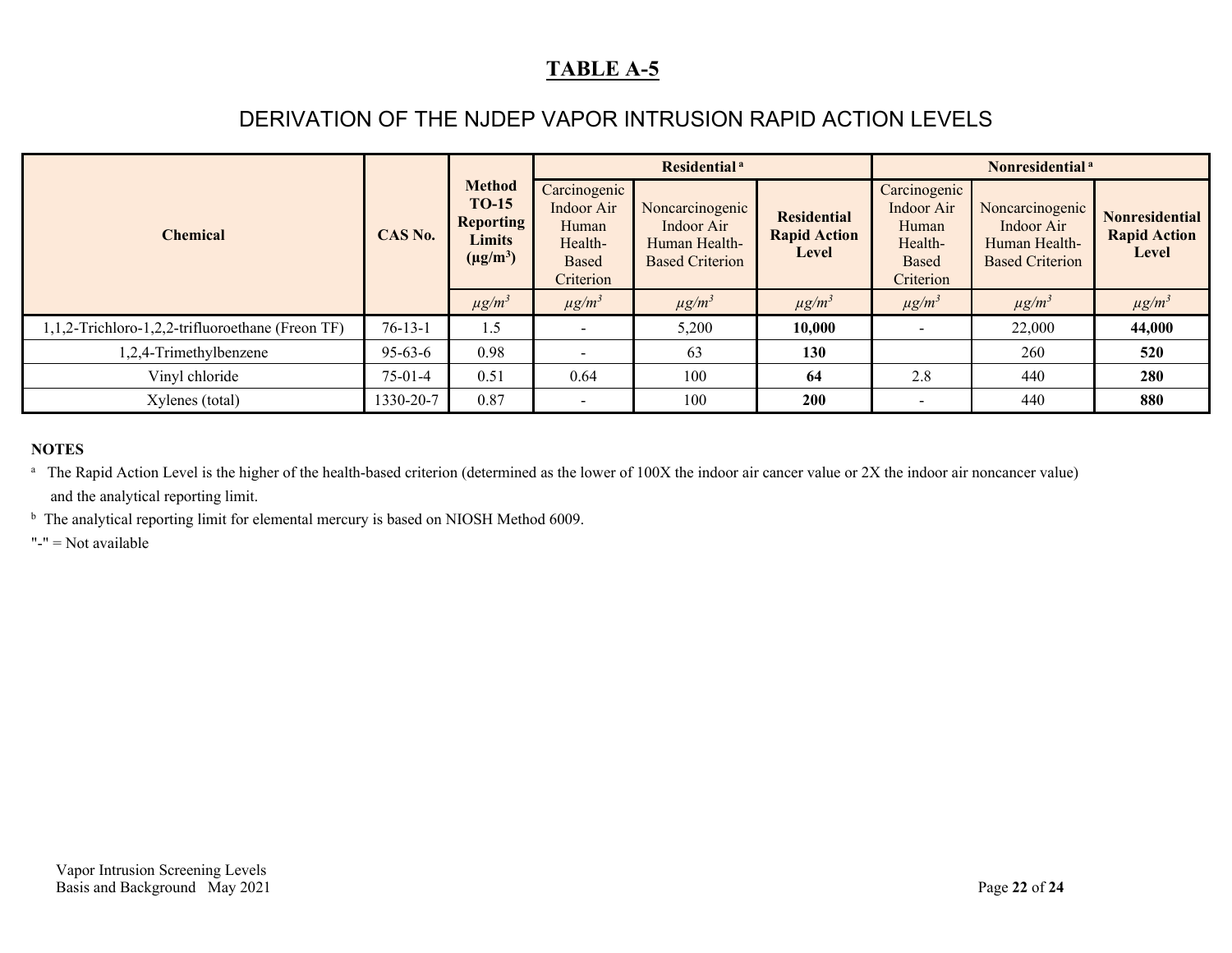#### **APPENDIX B**

### <span id="page-22-0"></span>**NEW JERSEY EVALUATION OF THE SOIL GAS ATTENUATION FACTOR**

The USEPA, in its current vapor intrusion guidance (USEPA 2015), recommends a subslab soil gas attenuation factor of 0.03, which is drawn from a report on the EPA Vapor Intrusion Database (USEPA 2012). The Department has evaluated the 2012 and 2015 reports and feels that the current New Jersey value of 0.02 continues to be satisfactory, as explained below.

When evaluating attenuation factors, the USEPA eliminated data where indoor concentrations were less than 50 times background concentrations, stating in Section 4 of the 2012 report that this "most effectively" reduced the influence of background data while still keeping as much data as possible. This led to an attenuation factor of 0.026 (95<sup>th</sup> percentile value in Table 6 of the 2012 EPA report), which was rounded to 0.03. (Note that a slightly lower value of 0.025 would have rounded down to 0.02). Looking at the remaining 95th percentile values in Table 6, it can be observed that if the background cutoff criterion is raised to 100, 500 or even 1000 times background, there are still abundant attenuation factor data remaining, and the attenuation factor levels off between 0.01 and 0.02 (see figure below). This suggests that an attenuation factor of 0.02 is suitable.



If instead the 95<sup>th</sup> upper confidence limit attenuation factors from Table 6 are plotted, all values are between 0.01 and 0.02 except for the cutoff criterion of ten times the background (see figure below).